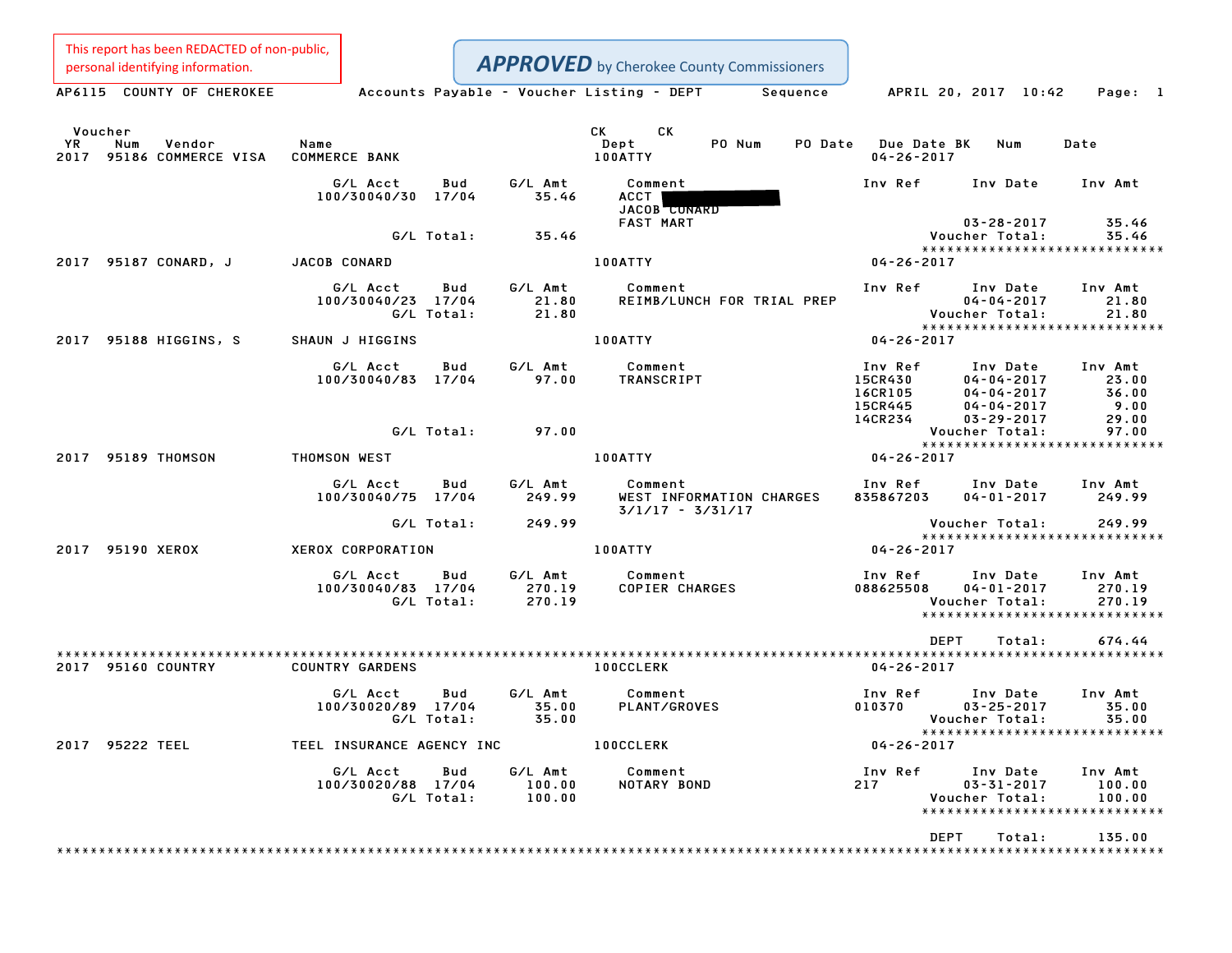|         | AP6115 COUNTY OF CHEROKEE Accounts Payable - Voucher Listing - DEPT Sequence APRIL 20, 2017 10:42 Page: 2 |                                                 |            |                          |                                                                                                                                                                                                                                                              |                  |                                                                                                           |                         |                                                   |
|---------|-----------------------------------------------------------------------------------------------------------|-------------------------------------------------|------------|--------------------------|--------------------------------------------------------------------------------------------------------------------------------------------------------------------------------------------------------------------------------------------------------------|------------------|-----------------------------------------------------------------------------------------------------------|-------------------------|---------------------------------------------------|
| Voucher | YR Num Vendor - Name<br>2017 95215 CINTAS 459 - CINTAS #                                                  |                                                 |            |                          |                                                                                                                                                                                                                                                              |                  | $04 - 26 - 2017$                                                                                          | <b>CK</b>               | CK<br>Date                                        |
|         |                                                                                                           | 100/30080/40 17/04                              |            |                          |                                                                                                                                                                                                                                                              |                  | Inv Ref Inv Date Inv Amt<br>459827236 02-21-2017                                                          |                         | 94.87                                             |
|         | 2017 95214 CRAWFORD CLERK CRAWFORD COUNTY CLERK 100CHOUSE 100CHOUSE 04-26-2017                            |                                                 |            |                          |                                                                                                                                                                                                                                                              |                  |                                                                                                           |                         |                                                   |
|         |                                                                                                           |                                                 |            |                          | المادة المستوى المستوى المستوى المستوى المستوى المستوى المستوى المستوى المستوى المستوى المستوى المستوى المستوى<br>2011-2017 100/30080/89 17/04 1868.42 DISTRICT CORONERS SALARY<br>مستوى المستوى المستوى المستوى المستوى المستوى ا<br><b>CHEROKEE COUNTY</b> |                  |                                                                                                           | $04 - 01 - 2017$ 868.42 |                                                   |
|         |                                                                                                           |                                                 |            | G/L Total: 868.42        |                                                                                                                                                                                                                                                              |                  |                                                                                                           | Voucher Total: 868.42   | *****************************                     |
|         | 2017 95165 FIRST MORGUE FIRST CALL MORGUE, LLC                                                            |                                                 |            |                          | <b>100CHOUSE</b>                                                                                                                                                                                                                                             | $04 - 26 - 2017$ |                                                                                                           |                         |                                                   |
|         |                                                                                                           | G/L Acct Bud<br>100/30080/89 17/04              | G/L Total: |                          |                                                                                                                                                                                                                                                              |                  |                                                                                                           |                         |                                                   |
|         | 2017 95166 FRONTIER FRONTIER FORENSICS PA                                                                 |                                                 |            |                          | <b>100CHOUSE</b>                                                                                                                                                                                                                                             |                  | $04 - 26 - 2017$                                                                                          |                         |                                                   |
|         |                                                                                                           | G/L Acct<br>100/30080/89 17/04                  | Bud        | G/L Total: 2200.00       |                                                                                                                                                                                                                                                              |                  | Inv Ref      Inv Date     Inv Amt<br>749                  04-05-2017       1550.00<br>L1606044 09-07-2016 | Voucher Total:          | 650.00<br>2200.00                                 |
|         | 2017 95208 GLASGOW                                                                                        | <b>GLASGOW BODY &amp; FRAME</b>                 |            |                          | <b>100CHOUSE</b>                                                                                                                                                                                                                                             |                  | $04 - 26 - 2017$                                                                                          |                         | *****************************                     |
|         |                                                                                                           |                                                 |            |                          |                                                                                                                                                                                                                                                              |                  |                                                                                                           |                         |                                                   |
|         |                                                                                                           |                                                 |            | G/L Total:       1366.20 | G/L Acct  Bud  G/L Amt  Comment<br>100/30080/25  17/04  1366.20  REPAIR/ESCAPE                                                                                                                                                                               |                  |                                                                                                           |                         |                                                   |
|         | 2017 95218 KS DEPT OF REVE KANSAS DEPARTMENT OF REVENUE 100CHOUSE                                         |                                                 |            |                          |                                                                                                                                                                                                                                                              |                  | $04 - 26 - 2017$                                                                                          |                         |                                                   |
|         |                                                                                                           | G/L Acct<br>100/30080/73 17/04 472.94           | <b>Bud</b> |                          | G/L Amt Comment<br>MILEAGE/DRIVERS LICENSE<br><b>BAXTER SPRINGS</b>                                                                                                                                                                                          |                  |                                                                                                           |                         |                                                   |
|         |                                                                                                           |                                                 |            | G/L Total: 472.94        |                                                                                                                                                                                                                                                              |                  | Voucher Total: 472.94                                                                                     |                         | *****************************                     |
|         | 2017 95167 KS GAS                                                                                         | KANSAS GAS SERVICE <b>And LONGITY</b> 100CHOUSE |            |                          |                                                                                                                                                                                                                                                              |                  | $04 - 26 - 2017$                                                                                          |                         |                                                   |
|         |                                                                                                           |                                                 |            |                          | 6/L Acct Bud G/L Amt Comment Inv Ref Inv Date Inv Amt<br>100/30080/81 17/04 454.99 ACCT 510241094 1188724 27 04-04-2017 454.99<br>6/L Total: 454.99 ACCT 510241094 1188724 27 Voucher Total: 454.99<br>********************************                      |                  |                                                                                                           |                         | *****************************                     |
|         | 2017 95217 MENSE                                                                                          | MENSE CPA FIRM, LLC                             |            |                          | 100CHOUSE                                                                                                                                                                                                                                                    |                  | $04 - 26 - 2017$                                                                                          |                         |                                                   |
|         |                                                                                                           |                                                 |            |                          | 100/30080/89 17/04 150.00 Comment Inv Ref Inv Date Inv Amt<br>100/30080/89 17/04 150.00 UPDATE -FINANCES 1633 04-10-2017 150.00<br>6/L Total: 150.00                                                                                                         |                  |                                                                                                           |                         | 150.00<br>150.00<br>***************************** |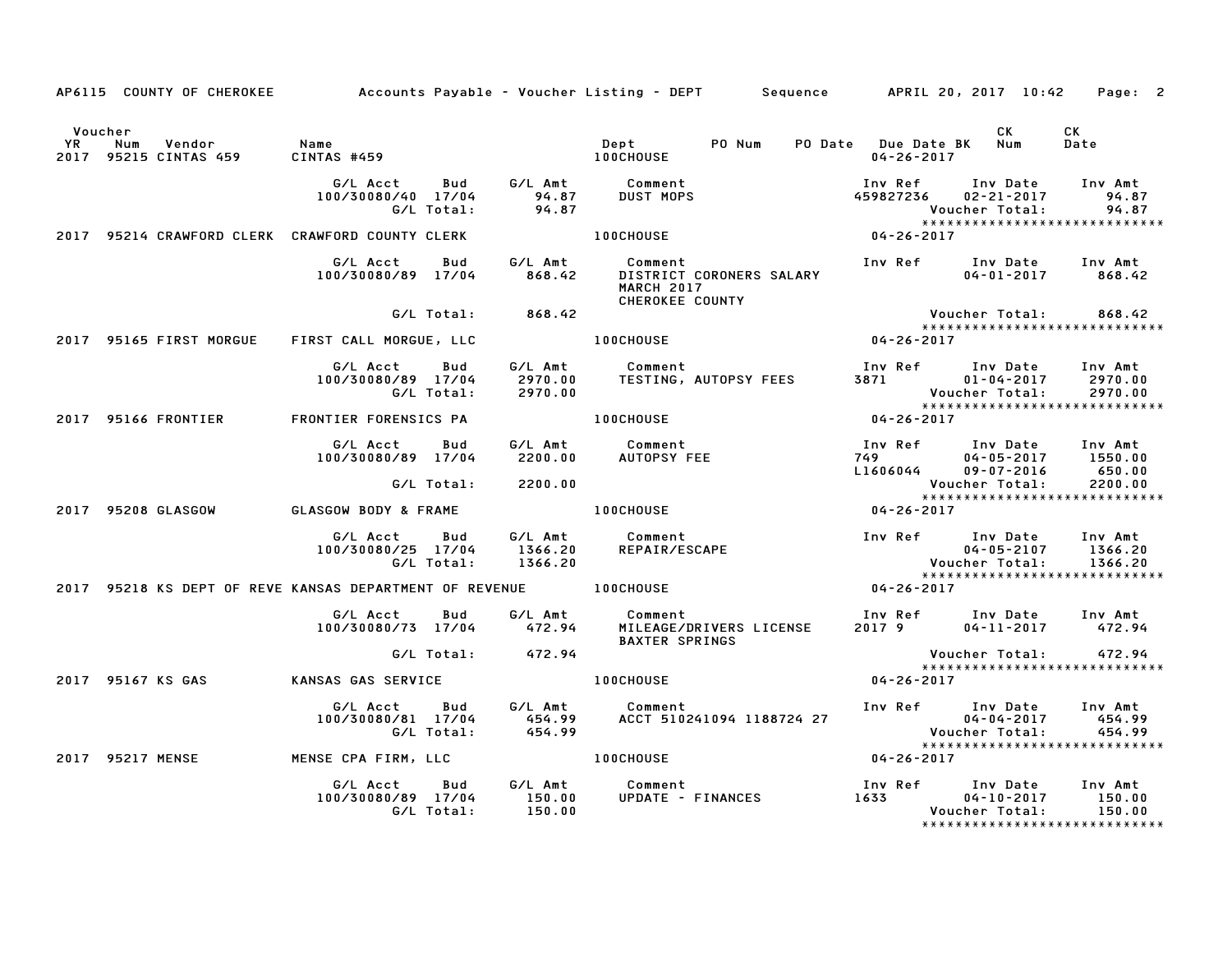| AP6115 COUNTY OF CHEROKEE                                  |                                                     |                               | Accounts Payable – Voucher Listing – DEPT         Sequence         APRIL 20, 2017  10:42     |                                                                                             |                                                                                          | Page: 3                                 |
|------------------------------------------------------------|-----------------------------------------------------|-------------------------------|----------------------------------------------------------------------------------------------|---------------------------------------------------------------------------------------------|------------------------------------------------------------------------------------------|-----------------------------------------|
| Voucher<br>YR<br>Num<br>Vendor<br>2017 95143 ROBNETT SHEET | Name<br>ROBNETT SHEET METAL & HVAC                  |                               | CK <sub>2</sub><br>CK<br>PO Num<br>Dept<br><b>100CHOUSE</b>                                  | $04 - 26 - 2017$                                                                            | PO Date Due Date BK Num                                                                  | Date                                    |
|                                                            | G/L Acct<br>Bud<br>100/30080/80 17/04<br>G/L Total: | 1621.00<br>1621.00            | G/L Amt Comment<br>ROOF PANELS, TRIM                                                         | Inv Ref<br>2091 — 2091 — 2002 — 2003 — 2004 — 2005 — 2004 — 2005 — 2006 — 2014 — 2014 — 202 | Inv Date<br>$04 - 10 - 2017$<br>Voucher Total:                                           | Inv Amt<br>1621.00<br>1621.00           |
| 2017 95220 SEK AREA                                        | SEK-AREA AGENCY ON AGING INC 100CHOUSE              |                               |                                                                                              | 04-26-2017                                                                                  | *****************************                                                            |                                         |
|                                                            | Bud<br>G/L Acct<br>100/30080/89 17/04<br>G/L Total: | G/L Amt<br>7000.00<br>7000.00 | Comment<br>2017 MATCH FUNDS/AGING PROG                                                       | Inv Ref                                                                                     | Inv Date<br>$07 - 15 - 2016$<br>Voucher Total: 7000.00<br>****************************   | Inv Amt<br>7000.00                      |
| 2017 95219 TOUCHTON                                        | TOUCHTON ELECTRIC INC                               |                               | <b>100CHOUSE</b>                                                                             | $04 - 26 - 2017$                                                                            |                                                                                          |                                         |
|                                                            | G/L Acct<br>Bud<br>100/30080/80 17/04<br>G/L Total: | G/L Amt<br>34.00<br>34.00     | Comment<br>ALARM 5/1/17 - 5/31/17                                                            | Inv Ref<br>18653                                                                            | Inv Date<br>$04 - 14 - 2017$<br>Voucher Total:                                           | Inv Amt<br>34.00<br>34.00               |
| 2017 95168 TRUE VALUE COL TRUE VALUE COLUMBUS              |                                                     |                               | <b>100CHOUSE</b>                                                                             | $04 - 26 - 2017$                                                                            | *****************************                                                            |                                         |
|                                                            | G/L Acct Bud<br>100/30080/40 17/04                  | G/L Amt<br>100.37             | Comment<br><b>COUPLING</b><br>COATING, BRUSH, COVER<br>BRUSH, COVER, BATTERY<br><b>BRUSH</b> | Inv Ref<br>A306569<br>A306969<br>A306723<br>A308284<br>A308284<br>A307840                   | Inv Date<br>$04 - 04 - 2017$<br>$04 - 06 - 2017$<br>$04 - 17 - 2017$<br>$04 - 13 - 2017$ | Inv Amt<br>29.<br>58.26<br>11.98<br>.85 |
|                                                            | G/L Total:                                          | 100.37                        | COATING                                                                                      | A307698                                                                                     | $04 - 12 - 2017$<br><b>Voucher Total:</b><br>*****************************               | 28.99<br>100.37                         |
|                                                            |                                                     |                               |                                                                                              |                                                                                             | <b>DEPT</b><br>Total:                                                                    | 17332.79                                |
| 2017 95213 COLUMBUS NEWS                                   | COLUMBUS NEWS REPORT                                |                               | 100COMM                                                                                      | $04 - 26 - 2017$                                                                            |                                                                                          |                                         |
|                                                            | G/L Acct<br>Bud<br>100/30010/78 17/04<br>G/L Total: | G/L Amt<br>300.00<br>300.00   | Comment<br><b>VETERANS AD</b>                                                                | Inv Ref                                                                                     | Inv Date<br>11-11-2016<br>Voucher Total:                                                 | Inv Amt<br>300.00<br>300.00             |
| 2017 95209 COMMERCE VISA                                   | <b>COMMERCE BANK</b>                                |                               | <b>100COMM</b>                                                                               | $04 - 26 - 2017$                                                                            | *****************************                                                            |                                         |
|                                                            | G/L Acct<br>Bud<br>100/30010/77 17/04               | G/L Amt<br>160.38             | Comment<br>ACCT  <br>R NEAL ANDERSON<br><b>HOTELBOOKINGSERVFEE</b>                           | Inv Ref                                                                                     | Inv Date<br>$03 - 20 - 2017$                                                             | Inv Amt<br>7.99                         |
|                                                            | G/L Total:                                          | 160.38                        | CCI RESERVATIONCOUNTER                                                                       |                                                                                             | $03 - 21 - 2017$<br>Voucher Total:<br>*****************************                      | 152.39<br>160.38                        |
| 2017 95212 COUNTRY                                         | <b>COUNTRY GARDENS</b>                              |                               | 100COMM                                                                                      | 04-26-2017                                                                                  |                                                                                          |                                         |
|                                                            | G/L Acct<br>Bud<br>100/30010/89 17/04<br>G/L Total: | G/L Amt<br>54.50<br>54.50     | Comment<br>PLANT/GROVES                                                                      | Inv Ref<br>4515                                                                             | Inv Date<br>$03 - 25 - 2017$<br>Voucher Total:                                           | Inv Amt<br>54.50<br>54.50               |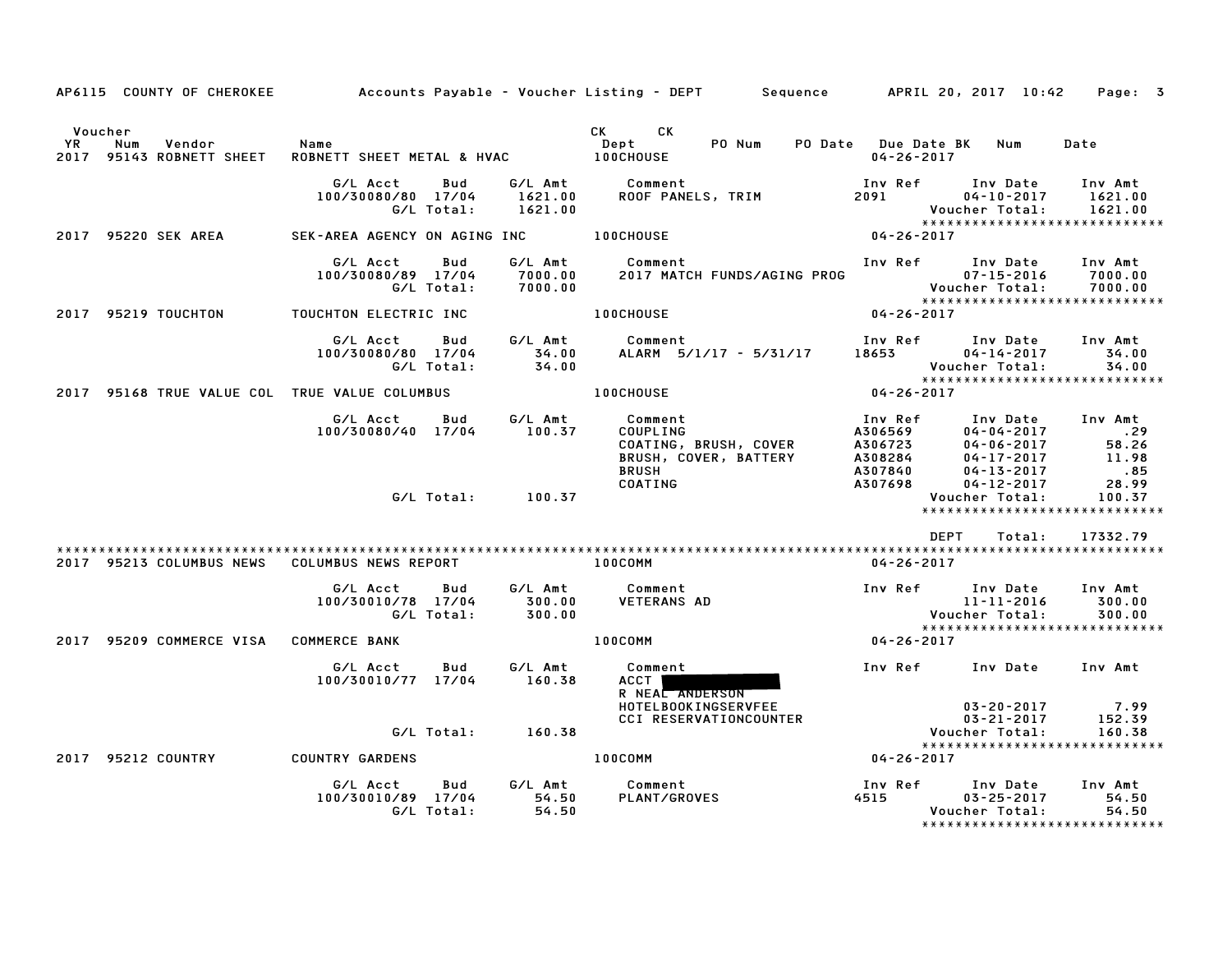|         |                                  |                              | AP6115 COUNTY OF CHEROKEE Accounts Payable – Voucher Listing – DEPT Sequence APRIL 20, 2017 10:42 |                                   |                             |                                                           |                                |                                                              |                                                                                                                                     | Page: 4                                        |
|---------|----------------------------------|------------------------------|---------------------------------------------------------------------------------------------------|-----------------------------------|-----------------------------|-----------------------------------------------------------|--------------------------------|--------------------------------------------------------------|-------------------------------------------------------------------------------------------------------------------------------------|------------------------------------------------|
| Voucher |                                  |                              |                                                                                                   |                                   |                             |                                                           |                                | PO Date Due Date BK Num<br>04-26-2017                        | CK                                                                                                                                  | CK<br>Date                                     |
|         |                                  |                              | G/L Acct   Bud<br>100/30010/78 17/04                                                              | G/L Total:                        | 23.00<br>23.00              | G/L Amt Comment<br>USDA MEETING                           |                                | 2029 702                                                     | Inv Ref      Inv Date<br>04-11-2017<br>Voucher Total:<br>*****************************                                              | Inv Amt<br>23.00<br>23.00                      |
|         |                                  | 2017 95195 CHAPPELL, B       | BRENDA CHAPPELL                                                                                   |                                   |                             | 100DCOURT                                                 |                                | $04 - 26 - 2017$                                             | DEPT<br>Total:                                                                                                                      | 537.88                                         |
|         |                                  |                              | G/L Acct<br>100/30070/73 17/04                                                                    | <b>Bud</b><br>G/L Total:          | G/L Amt<br>58.48<br>58.48   | Comment<br>TRAVEL                                         |                                |                                                              | Inv Ref      Inv Date     Inv Amt<br>04-17-2017<br>Voucher Total:                                                                   | 58.48<br>58.48                                 |
|         |                                  | 2017 95196 CULLIGAN          | CULLIGAN OF JOPLIN                                                                                |                                   |                             | 100DCOURT                                                 |                                | $04 - 26 - 2017$                                             |                                                                                                                                     |                                                |
|         |                                  |                              | G/L Acct<br>100/30070/89 17/04                                                                    | <b>Bud</b><br>17/04<br>G/L Total: | 43.25<br>43.25              | G/L Amt Comment<br>WATER<br>WATER                         |                                | 96212<br>96711                                               | Inv Ref Inv Date Inv Amt<br>$03 - 31 - 2017$<br>03-31-2017                                                                          | 24.75<br>18.50<br>43.25                        |
|         |                                  | 2017 95197 ETTINGERS         | ETTINGER'S OFFICE SUPPLY                                                                          |                                   |                             | 100DCOURT                                                 |                                | $04 - 26 - 2017$                                             |                                                                                                                                     |                                                |
|         |                                  |                              | G/L Acct<br>100/30070/21 17/04                                                                    | Bud                               | 490.45<br>G/L Total: 490.45 | G/L Amt Comment<br><b>VACUUM</b>                          | TONER<br>BINDERS, PENS, MOUSE, |                                                              | Inv Ref      Inv Date     Inv Amt<br>4877920 03-31-2017 104.99<br>4877921 04-11-2017 199.79<br>4883350 04-12-2017<br>Voucher Total: | 185.67<br>490.45                               |
|         |                                  |                              |                                                                                                   |                                   |                             |                                                           |                                |                                                              | *****************************                                                                                                       |                                                |
|         |                                  |                              | 2017 95198 HIGGINS, S SHAUN J HIGGINS<br>G/L Acct<br>100/30070/89 17/04                           | Bud                               | 924.00                      | <b>Example 100DCOURT</b><br>G/L Amt Comment<br>TRANSCRIPT |                                | $04 - 26 - 2017$<br>14CR234<br>15CR430<br>15CR445<br>16CR105 | Inv Ref      Inv Date<br>$04 - 04 - 2017$<br>04-04-2017<br>$04 - 04 - 2017$<br>04-04-2017                                           | Inv Amt<br>232.00<br>184.00<br>72.00<br>288.00 |
|         |                                  |                              |                                                                                                   | G/L Total:                        | 924.00                      |                                                           |                                | 16CR222                                                      | 04-04-2017<br>Voucher Total:                                                                                                        | 148.00<br>924.00                               |
|         |                                  |                              | 2017 95199 KANSAS JUDICIAL KANSAS JUDICIAL COUNCIL   100DCOURT                                    |                                   |                             |                                                           |                                | 04-26-2017                                                   | *****************************                                                                                                       |                                                |
|         |                                  |                              | G/L Acct   Bud<br>100/30070/21 17/04                                                              | G/L Total:                        | 85.00<br>85.00              | G/L Amt Comment                                           |                                | PIK CRIMINAL 4TH 2016 SUPP 37430                             | Inv Ref Inv Date<br>$04 - 05 - 2017$<br>Voucher Total:                                                                              | Inv Amt<br>85.00<br>85.00                      |
|         |                                  | 2017 95200 SHRED IT SHRET-IT |                                                                                                   |                                   |                             | <b>100DCOURT</b>                                          |                                | 04-26-2017                                                   | *****************************                                                                                                       |                                                |
|         |                                  |                              | G/L Acct<br>100/30070/89 17/04                                                                    | Bud<br>G/L Total:                 | G/L Amt<br>300.00<br>300.00 | Comment<br>SHREDDING SERVICE                              |                                |                                                              | Inv Ref Inv Date<br>8122074938  03-31-2017<br>Voucher Total:<br>*****************************                                       | Inv Amt<br>300.00<br>300.00                    |
|         | <b>DEPT</b><br>Total:<br>1901.18 |                              |                                                                                                   |                                   |                             |                                                           |                                |                                                              |                                                                                                                                     |                                                |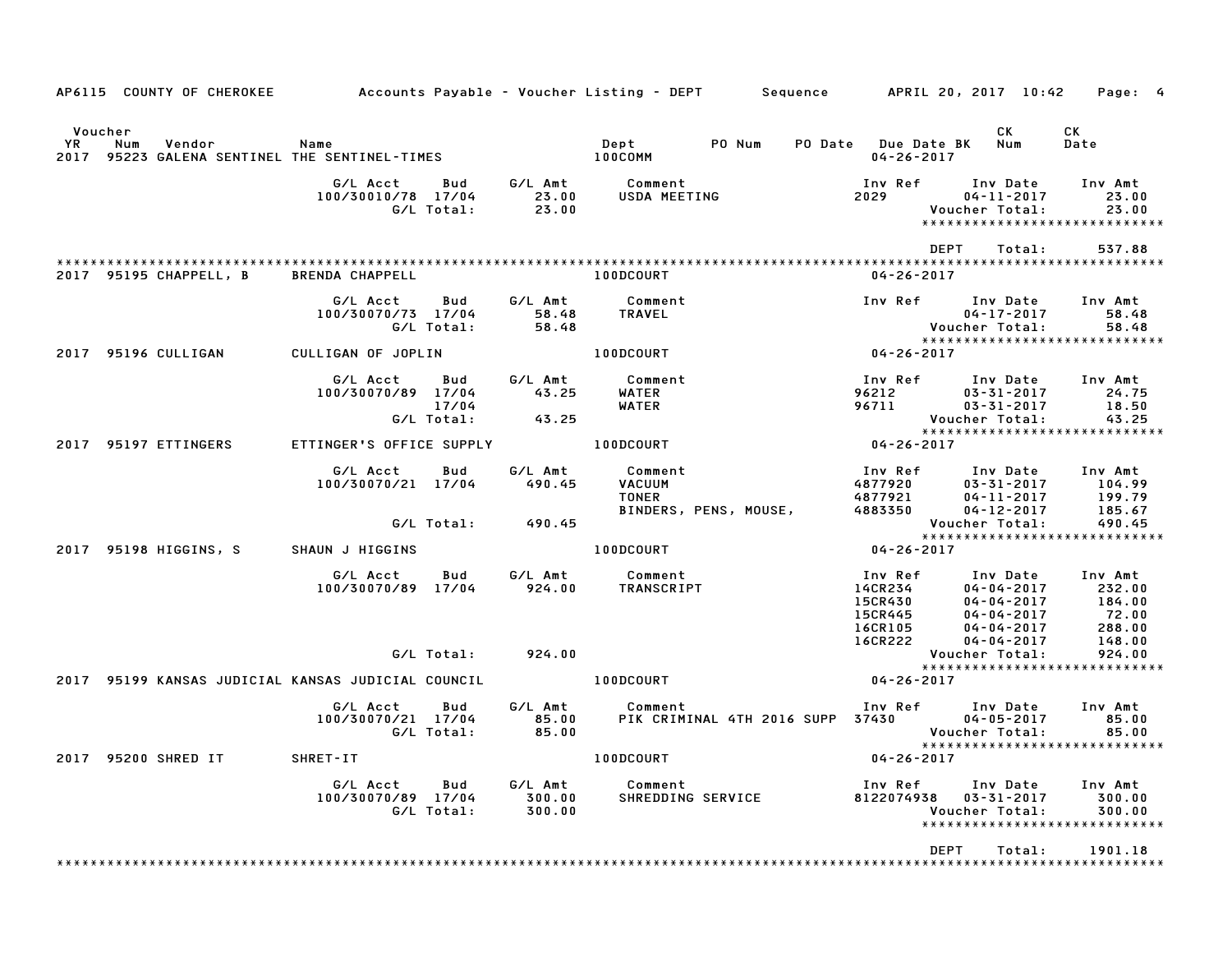| AP6115 COUNTY OF CHEROKEE                                  |                                                      |                                      | Accounts Payable – Voucher Listing – DEPT         Sequence                  | APRIL 20, 2017 10:42                                |                                                                                          | Page: 5                                       |
|------------------------------------------------------------|------------------------------------------------------|--------------------------------------|-----------------------------------------------------------------------------|-----------------------------------------------------|------------------------------------------------------------------------------------------|-----------------------------------------------|
| Voucher<br>YR.<br>Num<br>Vendor<br>2017<br>95158 ETTINGERS | Name<br>ETTINGER'S OFFICE SUPPLY                     |                                      | CK C<br>CK<br>Dept<br>PO Num<br>100DEPT OFF                                 | PO Date Due Date BK<br>$04 - 26 - 2017$             | Num                                                                                      | Date                                          |
|                                                            | G/L Acct<br>100/30330/31 17/04<br>100/30330/23 17/04 | G/L Amt<br>Bud<br>224.34<br>197.94   | Comment<br>TOWELS, TRASH BAGS<br>TOWELS, T/TISSUE<br>LINERS<br><b>PAPER</b> | Inv Ref<br>4876860<br>4880410<br>4883340<br>4883370 | Inv Date<br>$03 - 29 - 2017$<br>$04 - 05 - 2017$<br>$04 - 12 - 2017$<br>$04 - 12 - 2017$ | Inv Amt<br>59.98<br>139.89<br>24.47<br>197.94 |
|                                                            | G/L Total:                                           | 422.28                               |                                                                             |                                                     | Voucher Total:                                                                           | 422.28<br>*****************************       |
| 2017 95191 OFFICE 8004                                     | OFFICE DEPOT BUSINESS CREDIT                         |                                      | 100DEPT OFF                                                                 | 04-26-2017                                          |                                                                                          |                                               |
|                                                            | G/L Acct<br>100/30330/30 17/04                       | G/L Amt<br>Bud<br>202.96             | Comment<br>ACCT 6<br><b>PAPER</b>                                           | Inv Ref<br>915376718001 03-23-2017                  | Inv Date                                                                                 | Inv Amt<br>167.97                             |
|                                                            | G/L Total:                                           | 202.96                               | LTR, POCKET                                                                 | 915376768001 03-23-2017                             | Voucher Total:                                                                           | 34.99<br>202.96                               |
| 2017 95159 QUILL                                           | QUILL CORPORATION                                    |                                      | 100DEPT OFF                                                                 | 04-26-2017                                          |                                                                                          | *****************************                 |
|                                                            | G/L Acct<br>100/30330/22 17/04                       | Bud<br>G/L Amt<br>421.57             | Comment<br>CHAIR, PAPER, WIPES,                                             | Inv Ref<br>5642808                                  | Inv Date<br>$03 - 31 - 2017$                                                             | Inv Amt<br>421.57                             |
|                                                            | G/L Total:                                           | 421.57                               |                                                                             |                                                     | Voucher Total:                                                                           | 421.57<br>*****************************       |
|                                                            |                                                      |                                      |                                                                             | <b>DEPT</b>                                         | Total:                                                                                   | 1046.81                                       |
| 2017 95170 COMMERCE VISA                                   | <b>COMMERCE BANK</b>                                 |                                      | 100E/P                                                                      | $04 - 26 - 2017$                                    |                                                                                          |                                               |
|                                                            | G/L Acct<br>100/30090/30 17/04                       | G/L Amt<br>Bud<br>30.11              | Comment<br>ACCT 0<br>JASON ALLISON<br>PHILLIPS 66                           | Inv Ref                                             | Inv Date<br>$03 - 08 - 2017$                                                             | Inv Amt<br>10.01                              |
|                                                            | G/L Total:                                           | 30.11                                | <b>CASEYS</b>                                                               |                                                     | $03 - 09 - 2017$<br>Voucher Total:                                                       | 20.10<br>30.11                                |
|                                                            |                                                      |                                      |                                                                             |                                                     |                                                                                          | *****************************                 |
| 2017 95171 EMPIRE                                          | EMPIRE DISTRICT ELECTRIC COMPANY                     |                                      | 100E/P                                                                      | 04-26-2017                                          |                                                                                          |                                               |
|                                                            | G/L Acct<br>100/30090/72 17/04                       | Bud<br>G/L Amt<br>29.75              | Comment<br>ACCT 122003-60-1<br><b>STORM SIREN</b>                           | Inv Ref                                             | Inv Date<br>$04 - 07 - 2017$                                                             | Inv Amt<br>29.75                              |
|                                                            | G/L Total:                                           | 29.75                                |                                                                             |                                                     | Voucher Total:                                                                           | 29.75                                         |
| 2017 95192 ISI                                             | INTEGRATED SOLUTIONS                                 |                                      | 100E/P                                                                      | 04-26-2017                                          |                                                                                          | *****************************                 |
|                                                            | G/L Acct<br>100/30090/89 17/04<br>G/L Total:         | G/L Amt<br>Bud<br>4009.00<br>4009.00 | Comment<br>ASBESTOS INSPECTIONS                                             | Inv Ref<br>1702054                                  | Inv Date<br>$04 - 12 - 2017$<br>Voucher Total:                                           | Inv Amt<br>4009.00<br>4009.00                 |
| 2017 95193 POTTER, MA                                      | MARC POTTER                                          |                                      | 100E/P                                                                      | 04-26-2017                                          |                                                                                          | *****************************                 |
|                                                            | G/L Acct<br>100/30090/89 17/04                       | Bud<br>G/L Amt<br>30935.00           | Comment<br>HOUSING RELOCATION<br>MOVING EXPENSES                            | Inv Ref                                             | Inv Date<br>$04 - 17 - 2017$                                                             | Inv Amt<br>30035.00<br>900.00                 |
|                                                            | G/L Total:                                           | 30935.00                             |                                                                             |                                                     | Voucher Total:                                                                           | 30935.00                                      |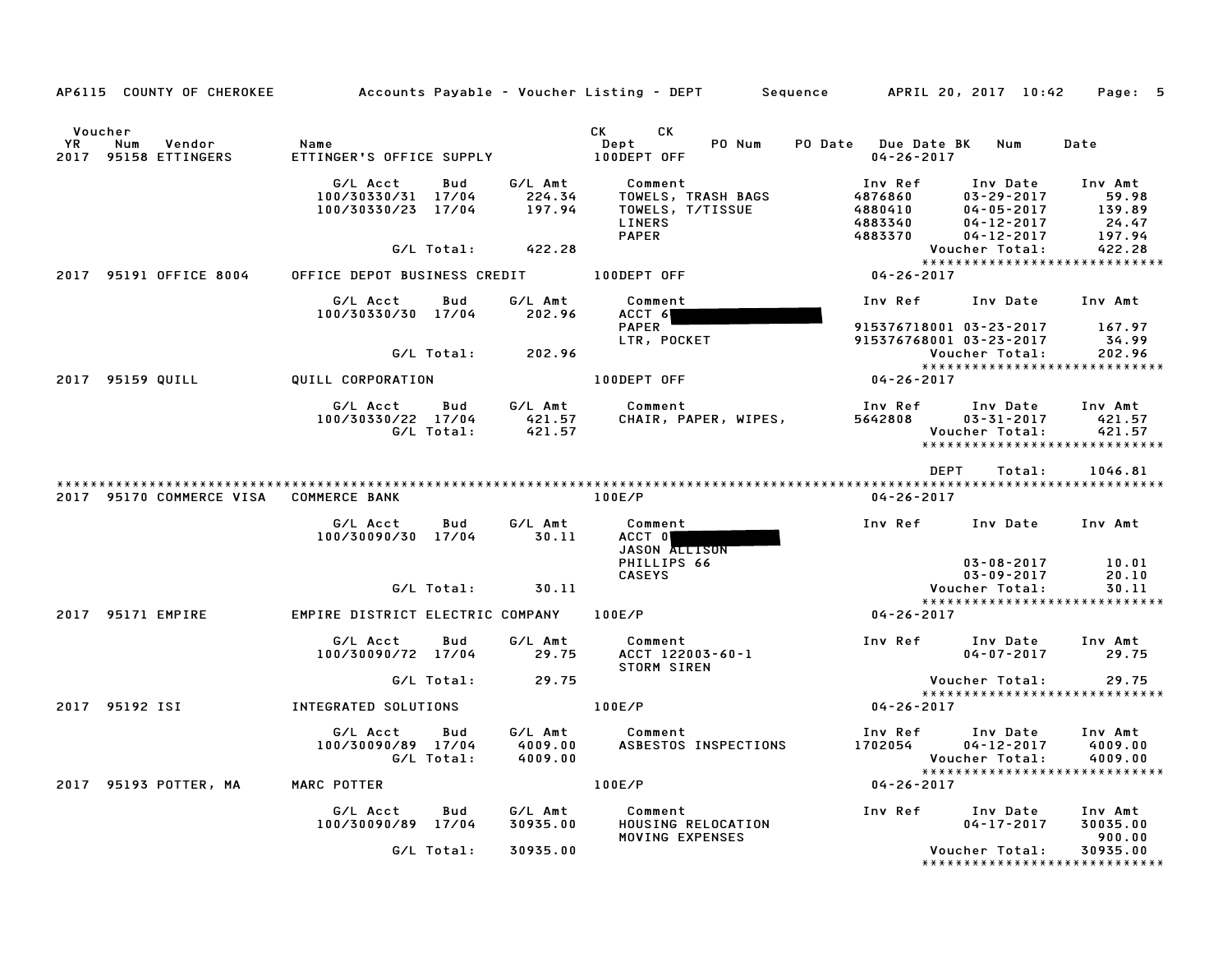| AP6115 COUNTY OF CHEROKEE Accounts Payable - Voucher Listing - DEPT Sequence APRIL 20, 2017 10:42 |                                                     |                   |                    |                                                                                                                                                                                                                                                                  |                                                        |                                                          | Page: 6                                                       |
|---------------------------------------------------------------------------------------------------|-----------------------------------------------------|-------------------|--------------------|------------------------------------------------------------------------------------------------------------------------------------------------------------------------------------------------------------------------------------------------------------------|--------------------------------------------------------|----------------------------------------------------------|---------------------------------------------------------------|
| Voucher<br>YR<br>Num<br>Vendor<br>2017 95174 WESTAR                                               | Name<br>WESTAR ENERGY                               |                   |                    | CK<br>CK the control of the control of the control of the control of the control of the control of the control of the control of the control of the control of the control of the control of the control of the control of the contr<br>PO Num<br>Dept<br>100E/P | PO Date Due Date BK<br>$04 - 26 - 2017$                | Num                                                      | Date                                                          |
|                                                                                                   | G/L Acct<br>100/30090/89 17/04                      | Bud<br>G/L Total: | 33.09<br>33.09     | G/L Amt Comment<br>ACCT 2457329745                                                                                                                                                                                                                               | STORM SIREN 04-11-2017                                 | Inv Ref      Inv Date     Inv Amt<br>Voucher Total:      | 33.09<br>33.09<br>*****************************               |
|                                                                                                   |                                                     |                   |                    |                                                                                                                                                                                                                                                                  | DEPT                                                   | Total:                                                   | 35036.95                                                      |
| 2017 95207 SANDERS, R                                                                             | <b>RODNEY SANDERS</b>                               |                   |                    | 100GIS                                                                                                                                                                                                                                                           | $04 - 26 - 2017$                                       |                                                          |                                                               |
|                                                                                                   | G/L Acct<br>100/30210/89 17/04                      | Bud               | G/L Amt<br>1143.75 | Comment<br>OFFSITE GIS DATA SUPPORT<br><b>GIS TECH SUPPORT</b><br>UPDATED PARCEL                                                                                                                                                                                 | Inv Ref<br>20170404                                    | Inv Date<br>04-17-2017                                   | Inv Amt<br>930.00<br>71.25<br>142.50                          |
|                                                                                                   |                                                     |                   | G/L Total: 1143.75 |                                                                                                                                                                                                                                                                  |                                                        | Voucher Total:                                           | 1143.75<br>*****************************                      |
|                                                                                                   |                                                     |                   |                    |                                                                                                                                                                                                                                                                  | <b>DEPT</b>                                            | Total:                                                   | 1143.75                                                       |
| 2017 95122 BOB BARKER                                                                             | <b>BOB BARKER COMPANY INC</b>                       |                   | 100JAIL            |                                                                                                                                                                                                                                                                  | 04-26-2017                                             |                                                          |                                                               |
|                                                                                                   | G/L Acct<br>100/30140/39 17/04                      | Bud<br>G/L Total: | 180.50<br>180.50   | G/L Amt Comment<br>ORANGE SHIRT, TROUSERS                                                                                                                                                                                                                        | WEB000475006 04-04-2017                                | Inv Ref      Inv Date<br>Voucher Total:                  | Inv Amt<br>180.50<br>180.50<br>****************************** |
| 2017 95123 CBM                                                                                    | CBM MANAGED SERVICES                                |                   |                    | 100JAIL                                                                                                                                                                                                                                                          | $04 - 26 - 2017$                                       |                                                          |                                                               |
|                                                                                                   | G/L Acct<br>100/30140/31 17/04                      | Bud<br>17/04      | 5207.88            | G/L Amt Comment<br>INMATE MEALS<br>3/30/17 - 4/5/17                                                                                                                                                                                                              | Inv Ref Inv Date<br>105687<br>105292                   | 04-05-2017                                               | Inv Amt<br>2505.47                                            |
|                                                                                                   |                                                     | G/L Total:        | 5207.88            | $3/26/17 - 3/29/17$                                                                                                                                                                                                                                              |                                                        | 03-29-2017<br>Voucher Total:                             | 2702.41<br>5207.88                                            |
| 2017 95155 CDL                                                                                    | CDL ELECTRIC                                        |                   |                    | 100JAIL                                                                                                                                                                                                                                                          | 04-26-2017                                             |                                                          | ******************************                                |
|                                                                                                   | G/L Acct<br>100/30140/80 17/04                      | Bud               | G/L Amt<br>262.50  | Comment<br>POWER SUPPLY CONTACTOR                                                                                                                                                                                                                                | Inv Ref<br>W62303<br>W62304<br>W62352                  | Inv Date<br>03-29-2017<br>03-29-2017<br>$03 - 31 - 2017$ | Inv Amt<br>93.75<br>93.75<br>75.00                            |
|                                                                                                   |                                                     | G/L Total:        | 262.50             |                                                                                                                                                                                                                                                                  |                                                        | Voucher Total:                                           | 262.50<br>*****************************                       |
| 2017 95156 CINTAS 0855                                                                            | CINTAS CORP                                         |                   |                    | 100JAIL                                                                                                                                                                                                                                                          | $04 - 26 - 2017$                                       |                                                          |                                                               |
|                                                                                                   | G/L Acct<br>100/30140/21 17/04<br>G/L Total: 130.98 | Bud               | 130.98             | G/L Amt Comment<br>BATTERIES, GLOVES                                                                                                                                                                                                                             | 8403115444 03-24-2017<br>Voucher Total:         130.98 | Inv Ref      Inv Date                                    | Inv Amt<br>130.98                                             |
| 2017 95175 COMMERCE VISA                                                                          | <b>COMMERCE BANK</b>                                |                   |                    | 100JAIL                                                                                                                                                                                                                                                          | $04 - 26 - 2017$                                       |                                                          | *****************************                                 |
|                                                                                                   | G/L Acct<br>100/30140/88 17/04                      | Bud               | G/L Amt<br>217.60  | Comment<br>ACCT  <br>MICHELLE HAYNES                                                                                                                                                                                                                             | Inv Ref                                                | Inv Date                                                 | Inv Amt                                                       |
|                                                                                                   |                                                     | G/L Total:        | 217.60             | PHILLIPS 66<br>RAMADA, TOPEKA                                                                                                                                                                                                                                    |                                                        | $03 - 10 - 2017$<br>$03 - 10 - 2017$<br>Voucher Total:   | 35.70<br>181.90<br>217.60<br>*****************************    |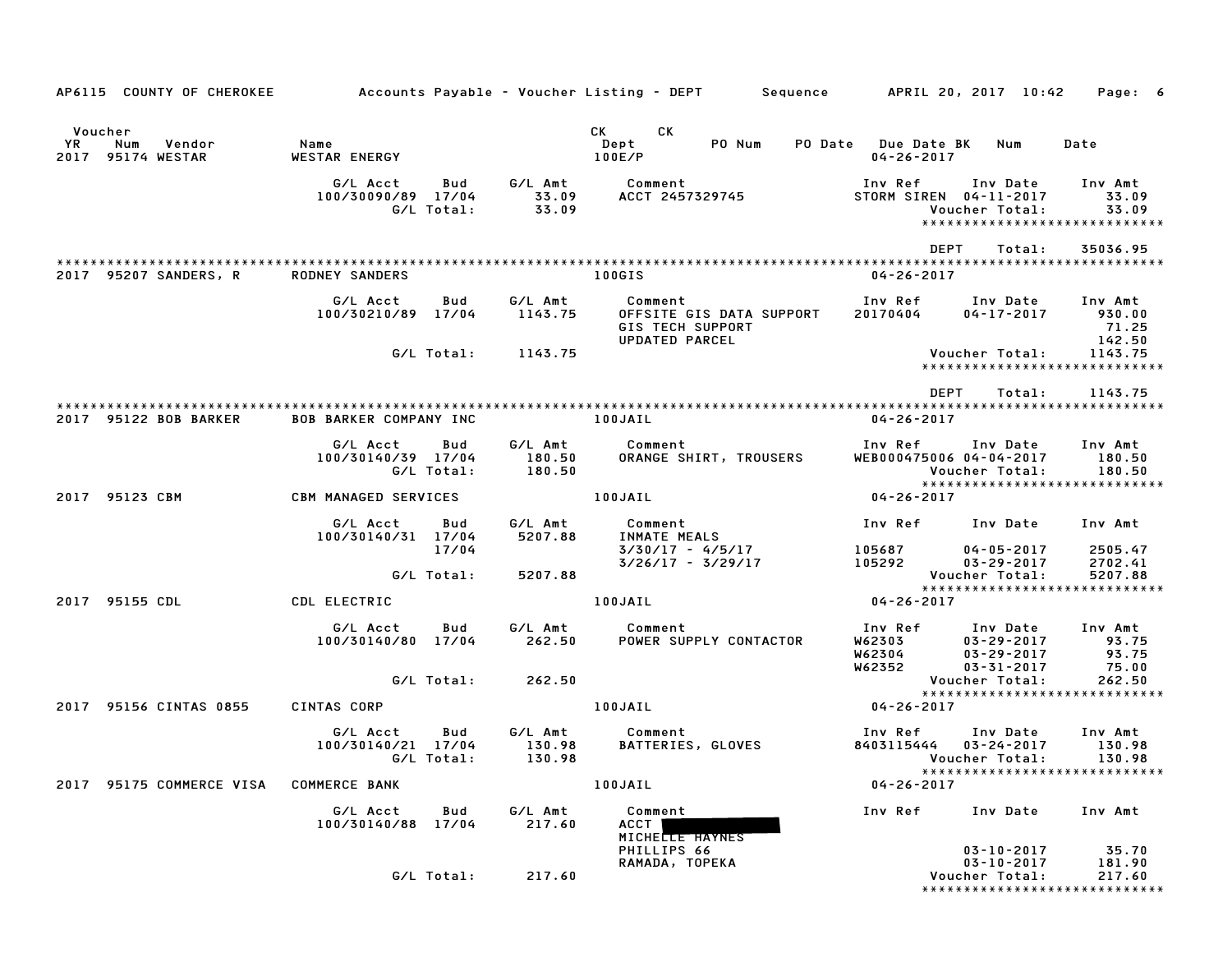|                             |                                                  |                                           |            |                   | AP6115 COUNTY OF CHEROKEE Accounts Payable - Voucher Listing - DEPT Sequence APRIL 20, 2017 10:42 Page: 7                                                                                |                                                                                                                             |                                                                                                                                                          |                                                                              |
|-----------------------------|--------------------------------------------------|-------------------------------------------|------------|-------------------|------------------------------------------------------------------------------------------------------------------------------------------------------------------------------------------|-----------------------------------------------------------------------------------------------------------------------------|----------------------------------------------------------------------------------------------------------------------------------------------------------|------------------------------------------------------------------------------|
| Voucher<br><b>YR</b><br>Num | Vendor<br>2017 95176 COMMERCE VISA COMMERCE BANK | Name                                      |            |                   | CK CK<br>Dept<br>100JAIL                                                                                                                                                                 | PO Num PO Date Due Date BK Num<br>04-26-2017                                                                                |                                                                                                                                                          | Date                                                                         |
|                             |                                                  | G/L Acct<br>100/30140/73 17/04 228.73     | Bud        | G/L Amt           | Comment<br>ACCT 0<br>DENNIS OPLOTNIK                                                                                                                                                     | Inv Ref Inv Date Inv Amt                                                                                                    |                                                                                                                                                          |                                                                              |
|                             |                                                  |                                           |            |                   | DOLLAR GENERAL<br>MCDONALDS<br>SUPPLYHOUSE.COM<br>PHILLIPS 66<br>MCDONALDS<br><b>MCDONALDS<br/>OSI ONLINESTORES<br/>TA RETO JUNCTION</b><br>PHILLIPS 66<br><b>SUBWAY</b>                 |                                                                                                                             | $03 - 06 - 2017$<br>$03 - 08 - 2017$<br>$03 - 13 - 2017$<br>$03 - 17 - 2017$<br>03-17-2017<br>03-20-2017<br>03-28-2017<br>03-29-2017<br>$03 - 29 - 2017$ | 16.35<br>9.70<br>45.00<br>25.75<br>15.40<br>77.70<br>11.38<br>10.01<br>17.44 |
|                             |                                                  |                                           | G/L Total: | 228.73            |                                                                                                                                                                                          |                                                                                                                             | Voucher Total:                                                                                                                                           | 228.73                                                                       |
|                             |                                                  |                                           |            |                   |                                                                                                                                                                                          |                                                                                                                             |                                                                                                                                                          | *****************************                                                |
| 2017 95128 CORRECT          |                                                  | CORRECT CARE SOLUTIONS LLC <b>100JAIL</b> |            |                   |                                                                                                                                                                                          | $04 - 26 - 2017$                                                                                                            |                                                                                                                                                          |                                                                              |
|                             |                                                  |                                           |            |                   | G/L Acct Bud G/L Amt Comment Inv Ref Inv Date<br>100/30140/81 17/04 54.00 INMATE HEALTHCARE CCS21311 04-06-2017<br>G/L Total: 54.00 Voucher Total:                                       | Inv Ref      Inv Date     Inv Amt                                                                                           |                                                                                                                                                          | 54.00<br>Voucher Total: 54.00<br>****************************                |
| 2017 95177 CWD              |                                                  | CASH-WA DISTRIBUTING                      |            |                   | 100JAIL                                                                                                                                                                                  | $04 - 26 - 2017$                                                                                                            |                                                                                                                                                          |                                                                              |
|                             |                                                  |                                           |            |                   | G/L Acct Bud G/L Amt Comment Inv Ref Inv Date Inv Amt<br>100/30140/31 17/04 42.57 FILM WRAP, GLOVES, CAPS 10984765 04–17–2017 42.57<br>G/L Total: 42.57 - 10984765 - 10984765 04–17–2017 |                                                                                                                             |                                                                                                                                                          | Voucher Total: 42.57<br>****************************                         |
|                             | 2017 95129 EMPIRE                                | EMPIRE DISTRICT ELECTRIC COMPANY 100JAIL  |            |                   |                                                                                                                                                                                          | $04 - 26 - 2017$                                                                                                            |                                                                                                                                                          |                                                                              |
|                             |                                                  |                                           |            |                   |                                                                                                                                                                                          |                                                                                                                             |                                                                                                                                                          |                                                                              |
|                             |                                                  | G/L Total: 3161.81                        |            |                   | G/L Acct Bud G/L Amt Comment<br>100/30140/72 17/04 3161.81 ACCT 643108-13-7                                                                                                              | Inv Ref Inv Date<br>$04-10-2017$ Voucher Total:<br>*****************                                                        |                                                                                                                                                          | Inv Amt<br>3161.81<br>3161.81<br>*****************************               |
|                             | <b>2017 95178 HENRY KRAFT</b>                    | HENRY KRAFT INC                           |            |                   | 100JAIL <b>Andrew Strute</b>                                                                                                                                                             | $04 - 26 - 2017$                                                                                                            |                                                                                                                                                          |                                                                              |
|                             |                                                  |                                           |            |                   | G/L Acct        Bud         G/L Amt            Comment<br>100/30140/40    17/04          464.57       BLEACH, CUPS, T/TISSUE<br>TOWELS, TABLETS                                          | Inv Ref       Inv Date     Inv Amt<br>241916          04–14–2017        464.57<br>241916                                    |                                                                                                                                                          |                                                                              |
|                             |                                                  |                                           |            | G/L Total: 464.57 |                                                                                                                                                                                          | Voucher Total:<br>******************                                                                                        |                                                                                                                                                          | 464.57                                                                       |
| 2017 95130 KS GAS           |                                                  | KANSAS GAS SERVICE                        |            | 100JAIL           |                                                                                                                                                                                          | $04 - 26 - 2017$                                                                                                            |                                                                                                                                                          | *****************************                                                |
|                             |                                                  | G/L Acct<br>100/30140/72 17/04            |            |                   |                                                                                                                                                                                          |                                                                                                                             |                                                                                                                                                          |                                                                              |
|                             | 2017 95131 MERCY MAUDE                           | MERCY MAUDE NORTON HOSPITAL 100JAIL       |            |                   |                                                                                                                                                                                          | $04 - 26 - 2017$                                                                                                            |                                                                                                                                                          |                                                                              |
|                             |                                                  | G/L Acct Bud<br>100/30140/81 17/04 190.98 |            | G/L Amt           | Comment<br>NEGOTIATED RATE                                                                                                                                                               |                                                                                                                             | Inv Ref Inv Date Inv Amt                                                                                                                                 |                                                                              |
|                             |                                                  |                                           |            |                   | B                                                                                                                                                                                        | 940000630100 03-03-2017 22.88<br>940000644300 03-08-2017 130.37<br>940000644301 03-08-2017 37.73<br>940000644301 03-08-2017 |                                                                                                                                                          |                                                                              |
|                             |                                                  |                                           |            | G/L Total: 190.98 |                                                                                                                                                                                          |                                                                                                                             | Voucher Total:                                                                                                                                           | 190.98<br>*****************************                                      |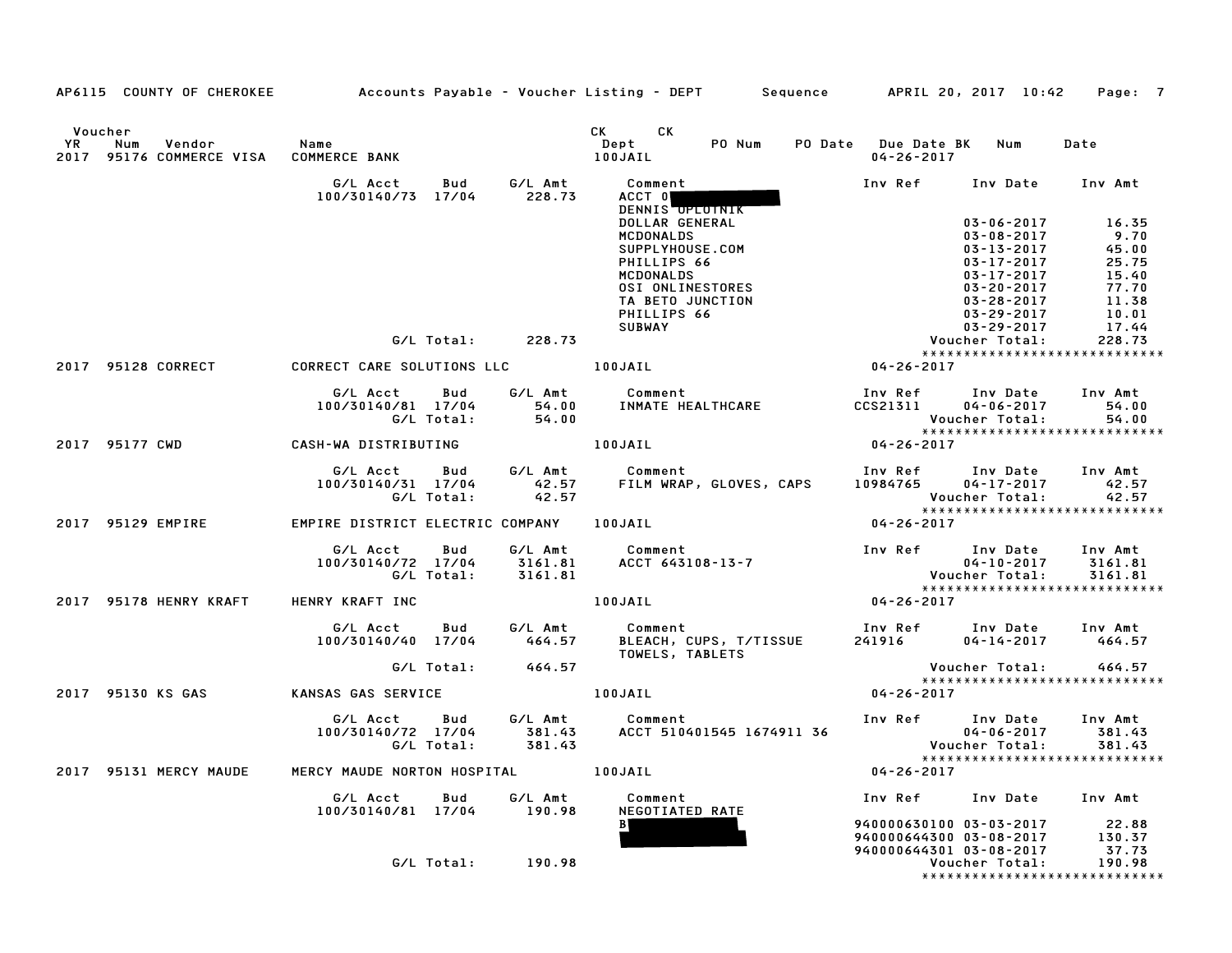| AP6115 COUNTY OF CHEROKEE                                                  |                                                              |                               | Accounts Payable – Voucher Listing – DEPT         Sequence                                                                                                        |                                         | APRIL 20, 2017 10:42                                                                                                 | Page: 8                                                 |
|----------------------------------------------------------------------------|--------------------------------------------------------------|-------------------------------|-------------------------------------------------------------------------------------------------------------------------------------------------------------------|-----------------------------------------|----------------------------------------------------------------------------------------------------------------------|---------------------------------------------------------|
| Voucher<br>YR.<br>Num<br>Vendor<br>95227 OBERBECK, J<br>2017               | Name<br>JIMMY D OBERBECK                                     |                               | PO Num<br>Dept<br>100JAIL                                                                                                                                         | PO Date Due Date BK<br>$04 - 26 - 2017$ | СK<br>Num                                                                                                            | СK<br>Date                                              |
|                                                                            | G/L Acct<br>Bud<br>100/30140/89 17/04<br>G/L Total:          | G/L Amt<br>350.00<br>350.00   | Comment<br>TRANSPORT                                                                                                                                              | Inv Ref                                 | Inv Date<br>$04 - 18 - 2017$<br>Voucher Total:<br>*****************************                                      | Inv Amt<br>350.00<br>350.00                             |
| 2017 95132 PRO SOLUTIONS                                                   | PRO SOLUTIONS, LLC                                           |                               | 100JAIL                                                                                                                                                           | 04-26-2017                              |                                                                                                                      |                                                         |
|                                                                            | G/L Acct<br>Bud<br>100/30140/72 17/04<br>G/L Total:          | G/L Amt<br>679.80<br>679.80   | Comment<br>GAS SALES                                                                                                                                              | Inv Ref<br>755                          | Inv Date<br>$04 - 13 - 2017$<br>Voucher Total:<br>*****************************                                      | Inv Amt<br>679.80<br>679.80                             |
| 2017 95134 SOUTHERN UNIFOR SOUTHERN UNIFORM & EQUIPMENT                    |                                                              |                               | 100JAIL                                                                                                                                                           | 04-26-2017                              |                                                                                                                      |                                                         |
|                                                                            | G/L Acct<br>Bud<br>100/30140/22 17/04<br>17/04<br>G/L Total: | G/L Amt<br>67.75<br>67.75     | Comment<br>PANTS,<br><b>PANTS</b>                                                                                                                                 | Inv Ref<br>49051<br>44382               | Inv Date<br>$04 - 13 - 2017$<br>$01 - 13 - 2017$<br>Voucher Total:<br>*****************************                  | Inv Amt<br>66.00<br>1.75<br>67.75                       |
| 2017 95135 TURNKEY                                                         | TURNKEY CORRECTIONS                                          |                               | 100JAIL                                                                                                                                                           | 04-26-2017                              |                                                                                                                      |                                                         |
|                                                                            | G/L Acct<br>Bud<br>100/30140/39 17/04<br>17/04               | G/L Amt<br>1670.24            | Comment<br><b>CANTEEN SALES</b><br><b>EMAIL CHARGES</b><br>RELEASE DEBIT CARD FEES<br>PAPER, ENVELOPES, PENS, ETC 114620170331 03-31-2017<br>MEDIA ITEM PURCHASES | Inv Ref                                 | Inv Date<br>114620170331 03-31-2017<br>114620170331 03-31-2017<br>114620170331 03-31-2017<br>114620170331 03-31-2017 | Inv Amt<br>678.75<br>170.39<br>24.00<br>232.88<br>12.39 |
|                                                                            | G/L Total:                                                   | 1670.24                       | <b>CANTEEN SALES</b>                                                                                                                                              |                                         | 114620170407 04-07-2017<br>Voucher Total:<br>*****************************                                           | 551.83<br>1670.24                                       |
|                                                                            |                                                              |                               |                                                                                                                                                                   |                                         | <b>DEPT</b><br>Total:                                                                                                | 13291.34                                                |
| 2017 95173 SEK REG JUVENIL SEK REGIONAL JUVENILE DETENTION CTR 100JUVENILE |                                                              |                               |                                                                                                                                                                   | 04-26-2017                              |                                                                                                                      |                                                         |
|                                                                            | G/L Acct<br>Bud<br>100/30170/89 17/04<br>G/L Total:          | G/L Amt<br>7589.00<br>7589.00 | Comment<br>MONTHLY DETENTION FEE                                                                                                                                  | Inv Ref<br>6107                         | Inv Date<br>$03 - 31 - 2017$<br>Voucher Total:<br>*****************************                                      | Inv Amt<br>7589.00<br>7589.00                           |
|                                                                            |                                                              |                               |                                                                                                                                                                   |                                         | <b>DEPT</b><br>Total:                                                                                                | 7589.00                                                 |
| 2017 95146 AT&T 5068                                                       | AT&T                                                         |                               | <b>100SHERIFF</b>                                                                                                                                                 | $04 - 26 - 2017$                        |                                                                                                                      |                                                         |
|                                                                            | G/L Acct<br>Bud<br>100/30060/74 17/04<br>17/04<br>G/L Total: | G/L Amt<br>81.47<br>81.47     | Comment<br>ACCT 057 721 2154 001<br>030 517 9815 001                                                                                                              | Inv Ref                                 | Inv Date<br>$03 - 24 - 2017$<br>$03 - 25 - 2017$<br>Voucher Total:                                                   | Inv Amt<br>41.09<br>40.38<br>81.47                      |
| 2017 95147 CENTURYLINK2961 CENTURYLINK                                     |                                                              |                               | <b>100SHERIFF</b>                                                                                                                                                 | $04 - 26 - 2017$                        | *****************************                                                                                        |                                                         |
|                                                                            | G/L Acct<br>Bud<br>100/30060/74 17/04<br>G/L Total:          | G/L Amt<br>85.98<br>85.98     | Comment<br>ACCT 314237715                                                                                                                                         | Inv Ref                                 | Inv Date<br>$04 - 01 - 2017$<br>Voucher Total:<br>*****************************                                      | Inv Amt<br>85.98<br>85.98                               |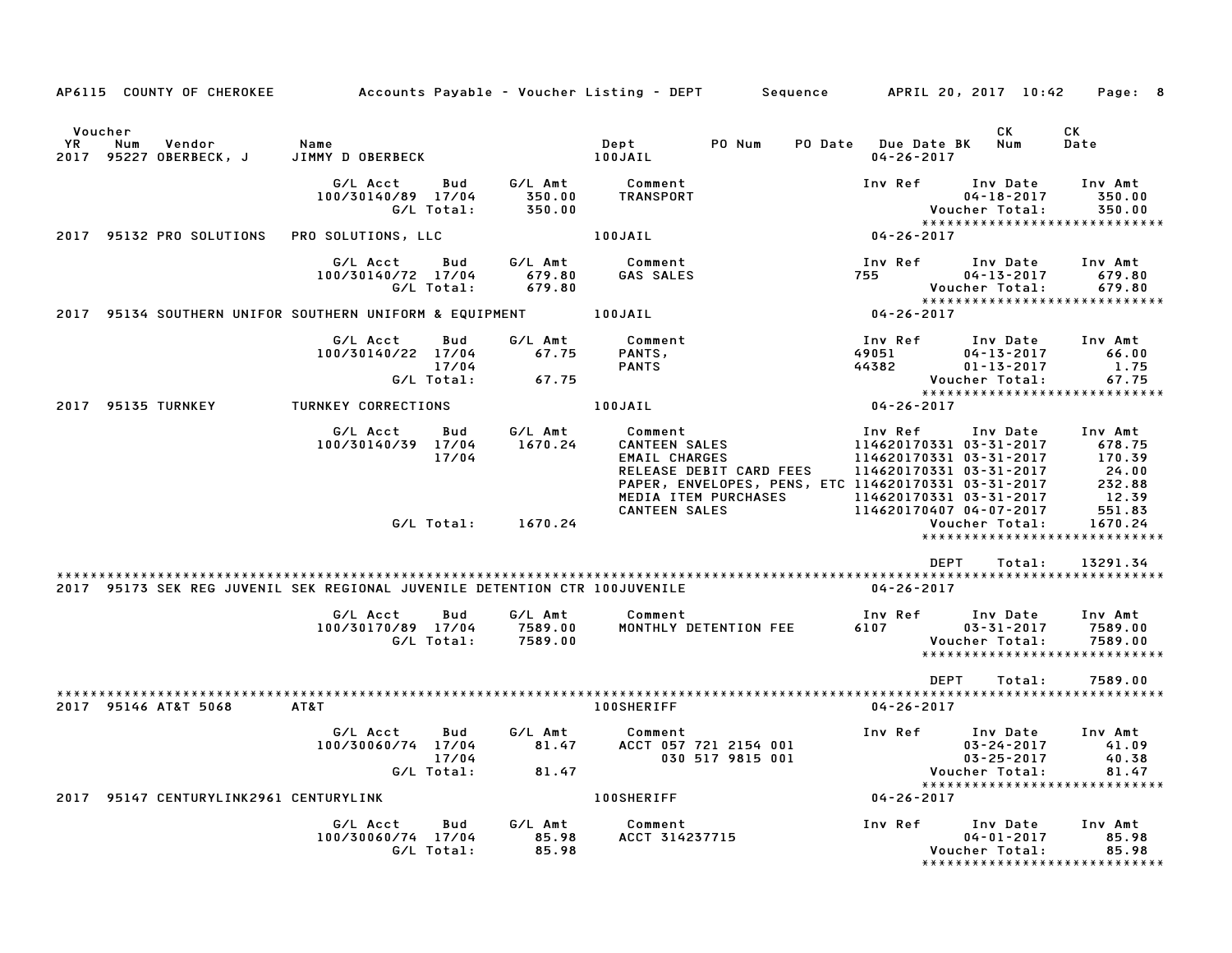|    |                | AP6115 COUNTY OF CHEROKEE    | Accounts Payable – Voucher Listing – DEPT        Sequence        APRIL 20, 2017  10:42 |                            |                             |                                                                                                                                                                                                                                                                    |                                                  |                             |                                                                                                     | Page: 9                             |
|----|----------------|------------------------------|----------------------------------------------------------------------------------------|----------------------------|-----------------------------|--------------------------------------------------------------------------------------------------------------------------------------------------------------------------------------------------------------------------------------------------------------------|--------------------------------------------------|-----------------------------|-----------------------------------------------------------------------------------------------------|-------------------------------------|
| YR | Voucher<br>Num | Vendor<br>2017 95148 COL TEL | Name<br>COLUMBUS TELEPHONE COMPANY                                                     |                            |                             | CK and the set of the set of the set of the set of the set of the set of the set of the set of the set of the set of the set of the set of the set of the set of the set of the set of the set of the set of the set of the se<br>CK.<br>Dept<br><b>100SHERIFF</b> | PO Num                                           | $04 - 26 - 2017$            | PO Date Due Date BK Num                                                                             | Date                                |
|    |                |                              | G/L Acct<br>100/30060/74 17/04                                                         | Bud<br>G/L Total:          | G/L Amt<br>46.47<br>46.47   | Comment<br><b>ACCT 525</b>                                                                                                                                                                                                                                         |                                                  | Inv Ref                     | Inv Date<br>17565250417 04-01-2017<br>Voucher Total:<br>******************************              | Inv Amt<br>46.47<br>46.47           |
|    |                | 2017 95179 COMMERCE VISA     | <b>COMMERCE BANK</b>                                                                   |                            |                             | <b>100SHERIFF</b>                                                                                                                                                                                                                                                  |                                                  | 04-26-2017                  |                                                                                                     |                                     |
|    |                |                              | G/L Acct<br>100/30060/21 17/04                                                         | Bud                        | G/L Amt<br>4.36             | Comment<br>ACCT  <br>JANIS DALTON                                                                                                                                                                                                                                  |                                                  | Inv Ref                     | Inv Date                                                                                            | Inv Amt                             |
|    |                |                              |                                                                                        | G/L Total:                 | 4.36                        | DOLLAR GENERAL                                                                                                                                                                                                                                                     |                                                  |                             | $03 - 15 - 2017$<br>Voucher Total:                                                                  | 4.36<br>4.36                        |
|    |                | 2017 95180 COMMERCE VISA     | <b>COMMERCE BANK</b>                                                                   |                            |                             | <b>100SHERIFF</b>                                                                                                                                                                                                                                                  |                                                  | 04-26-2017                  | *****************************                                                                       |                                     |
|    |                |                              | G/L Acct<br>100/30060/31 17/04                                                         | Bud                        | G/L Amt<br>29.78            | Comment<br>ACCT  <br>DAVID GROVES                                                                                                                                                                                                                                  |                                                  | Inv Ref                     | Inv Date                                                                                            | Inv Amt                             |
|    |                |                              |                                                                                        | G/L Total:                 | 29.78                       | QT 166                                                                                                                                                                                                                                                             |                                                  |                             | $03 - 14 - 2017$<br>Voucher Total:                                                                  | 29.78<br>29.78                      |
|    |                |                              | 2017 95149 CRAW KAN TELEPH CRAW-KAN TELEPHONE COOPERATIVE INC 100SHERIFF               |                            |                             |                                                                                                                                                                                                                                                                    |                                                  | 04-26-2017                  | *****************************                                                                       |                                     |
|    |                |                              |                                                                                        |                            |                             |                                                                                                                                                                                                                                                                    |                                                  |                             |                                                                                                     |                                     |
|    |                |                              | G/L Acct<br>100/30060/74 17/04                                                         | Bud<br>G/L Total:          | G/L Amt<br>20.58<br>20.58   | Comment<br>ACCT 121787                                                                                                                                                                                                                                             |                                                  | Inv Ref                     | Inv Date<br>$04 - 01 - 2017$<br>Voucher Total:<br>*****************************                     | Inv Amt<br>20.58<br>20.58           |
|    |                | 2017 95138 DAVIS COMM        | DAVIS COMMUNICATIONS                                                                   |                            |                             | <b>100SHERIFF</b>                                                                                                                                                                                                                                                  |                                                  | 04-26-2017                  |                                                                                                     |                                     |
|    |                |                              | G/L Acct<br>100/30060/94 17/04                                                         | Bud<br>G/L Total:          | G/L Amt<br>900.00<br>900.00 | Comment                                                                                                                                                                                                                                                            | VHF MOBILES, ANTENNAS                            | Inv Ref<br>170178           | Inv Date<br>$03 - 24 - 2017$<br>Voucher Total:<br>*****************************                     | Inv Amt<br>900.00<br>900.00         |
|    |                | 2017 95181 FARMERS           | FARMERS COOPERATIVE ASSOCIATION                                                        |                            |                             | <b>100SHERIFF</b>                                                                                                                                                                                                                                                  |                                                  | 04-26-2017                  |                                                                                                     |                                     |
|    |                |                              | G/L Acct<br>100/30060/68 17/04                                                         | Bud<br>G/L Total:          | G/L Amt<br>27.00<br>27.00   | Comment<br>DOG FOOD/K9                                                                                                                                                                                                                                             |                                                  | Inv Ref<br>201246           | Inv Date<br>$04 - 14 - 2017$<br>Voucher Total:                                                      | Inv Amt<br>27.00<br>27.00           |
|    |                | 2017 95150 HOLLAND ALIG      | HOLLAND ALIGNMENT                                                                      |                            |                             | <b>100SHERIFF</b>                                                                                                                                                                                                                                                  |                                                  | 04-26-2017                  | *****************************                                                                       |                                     |
|    |                |                              | G/L Acct<br>100/30060/25 17/04                                                         | Bud<br>17/04<br>G/L Total: | G/L Amt<br>119.90<br>119.90 | Comment                                                                                                                                                                                                                                                            | ALIGN FRONT SUSPENSION<br>ALIGN FRONT SUSPENSION | Inv Ref<br>183542<br>183565 | Inv Date<br>$04 - 04 - 2017$<br>$04 - 10 - 2017$<br>Voucher Total:<br>***************************** | Inv Amt<br>59.95<br>59.95<br>119.90 |
|    |                | 2017 95211 KANSASLAND        | KANSASLAND TIRE OF PITTSBURG 100SHERIFF                                                |                            |                             |                                                                                                                                                                                                                                                                    |                                                  | 04-26-2017                  |                                                                                                     |                                     |
|    |                |                              | G/L Acct<br>100/30060/25 17/04                                                         | Bud<br>G/L Total:          | G/L Amt<br>216.04<br>216.04 | Comment<br>2 P235/55R17 TIRES                                                                                                                                                                                                                                      |                                                  | Inv Ref<br>170649           | Inv Date<br>$04 - 10 - 2017$<br>Voucher Total:<br>*****************************                     | Inv Amt<br>216.04<br>216.04         |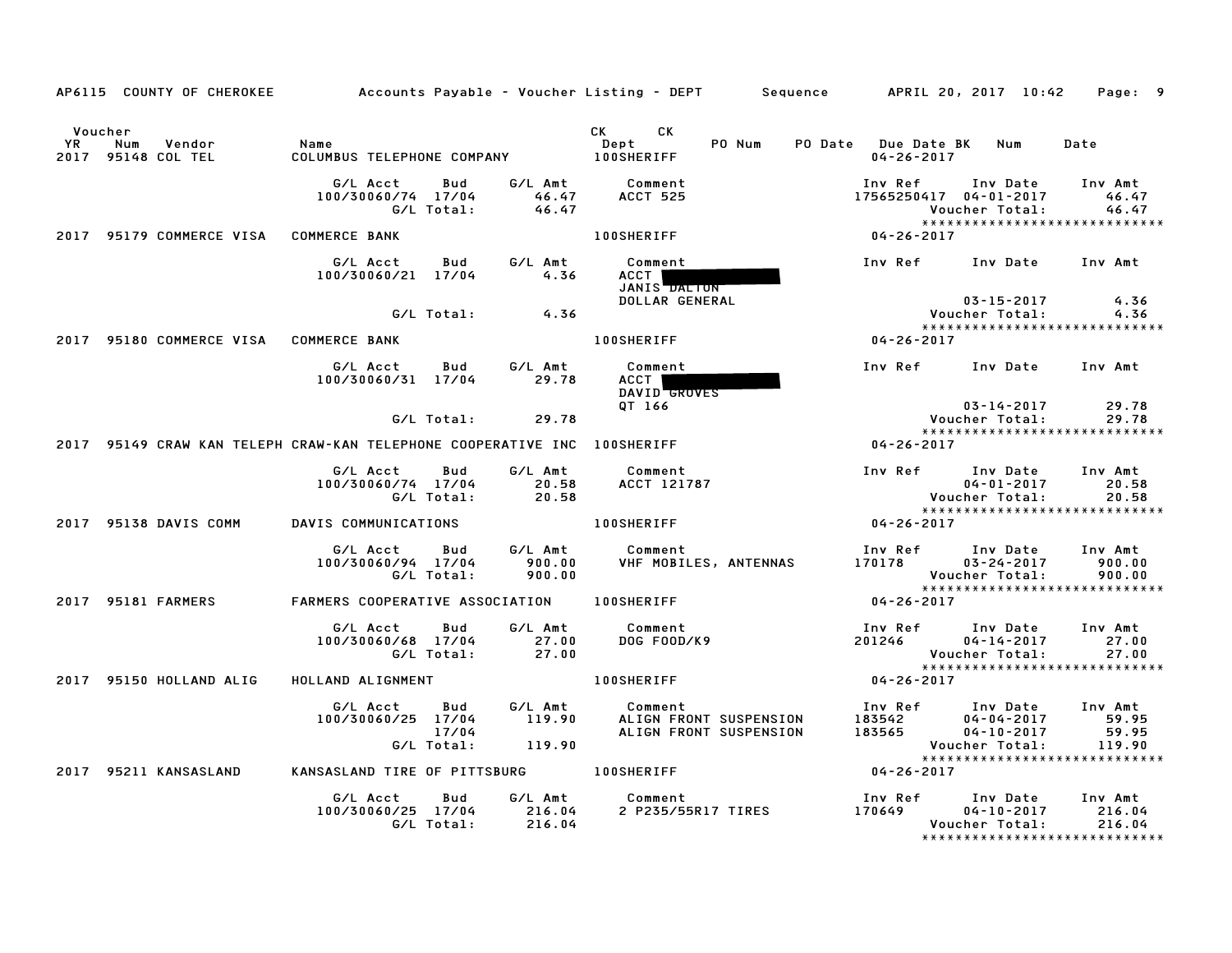|                                                                         |                                                                    |                                          | AP6115 COUNTY OF CHEROKEE Accounts Payable - Voucher Listing - DEPT Sequence APRIL 20, 2017 10:42 Page: 10 |                                                                                                                   |                                                               |
|-------------------------------------------------------------------------|--------------------------------------------------------------------|------------------------------------------|------------------------------------------------------------------------------------------------------------|-------------------------------------------------------------------------------------------------------------------|---------------------------------------------------------------|
| Voucher<br>YR<br>Num<br>Vendor<br>2017 95139 KS BUREAU                  | Name<br>KANSAS BUREAU OF INVESTIGATION 100SHERIFF                  |                                          | Dept PO Num                                                                                                | CK.<br><b>PO Date</b> Due Date BK<br>Num<br>04-26-2017                                                            | CK<br>Date                                                    |
|                                                                         | G/L Acct<br>100/30060/75 17/04                                     | Bud<br>G/L Amt<br>3277.00                | Comment<br>4TH QTR MATCH SEK DRUG<br>ENFORCEMENT TASK FORCE                                                | Inv Ref<br>Inv Date<br>$5-4$<br>$03 - 31 - 2017$                                                                  | Inv Amt<br>3277.00                                            |
|                                                                         |                                                                    | G/L Total: 3277.00                       |                                                                                                            | Voucher Total:                                                                                                    | 3277.00<br>*****************************                      |
| 2017 95152 NATALINIS                                                    | NATALINI'S AUTOMOTIVE                                              |                                          | <b>100SHERIFF</b>                                                                                          | $04 - 26 - 2017$                                                                                                  |                                                               |
|                                                                         | G/L Acct Bud<br>100/30060/25 17/04<br>G/L Total:                   | G/L Amt<br>307.98<br>307.98              | Comment<br>CONTROL ARM/BALL, BRAKE PAD 631868                                                              | Inv Ref Inv Date Inv Amt<br>$04 - 03 - 2017$<br>Voucher Total:                                                    | 307.98<br>307.98<br>*****************************             |
| 2017 95140 SAFE KIDS                                                    | SAFE KIDS WORLDWIDE                                                |                                          | <b>100SHERIFF</b>                                                                                          | 04-26-2017                                                                                                        |                                                               |
|                                                                         | G/L Acct<br>100/30060/88 17/04                                     | G/L Amt<br>Bud<br>85.00                  | Comment<br><b>COMMENT</b><br>CPS TECHNICIAN CERT<br>TRAINING                                               | Inv Ref      Inv Date<br><b>ORG772237</b><br>04-03-2017                                                           | Inv Amt<br>85.00                                              |
|                                                                         | G/L Total:                                                         | 85.00                                    |                                                                                                            | Voucher Total:                                                                                                    | 85.00                                                         |
| 2017 95151 TRUE VALUE COL TRUE VALUE COLUMBUS                           |                                                                    |                                          | <b>100SHERIFF</b>                                                                                          | $04 - 26 - 2017$                                                                                                  |                                                               |
|                                                                         | G/L Acct<br>100/30060/25 17/04<br>100/30140/80 17/04<br>G/L Total: | G/L Amt<br>Bud<br>5.98<br>27.36<br>33.34 | Comment<br>VALVE, PADS<br><b>KEYS</b>                                                                      | Inv Ref      Inv Date     Inv Amt<br>A306719<br>$04 - 06 - 2017$<br>A306682<br>$04 - 05 - 2017$<br>Voucher Total: | 27.36<br>5.98<br>33.34<br>*****************************       |
|                                                                         |                                                                    |                                          |                                                                                                            | <b>DEPT</b><br>Total:                                                                                             | 5234.90                                                       |
| 2017 95185 FOUR STATE PRIN FOUR STATE PRINTING THE RESERVE RESIDENCE AS |                                                                    |                                          |                                                                                                            | 04-26-2017                                                                                                        |                                                               |
|                                                                         | G/L Acct<br>100/30030/76 17/04<br>G/L Total:                       | G/L Amt<br>Bud<br>131.43<br>131.43       | Comment<br>TAX STATEMENT FOLDING                                                                           | Inv Ref<br>Inv Date<br>70425<br>$04 - 10 - 2017$<br>Voucher Total:                                                | Inv Amt<br>131.43<br>131.43<br>****************************** |
|                                                                         |                                                                    |                                          |                                                                                                            | <b>DEPT</b><br>Total:                                                                                             | 131.43                                                        |
| 2017 95183 CORPORATE                                                    | <b>CORPORATE BUSINESS SYSTEMS</b>                                  |                                          | 103                                                                                                        | 04-26-2017                                                                                                        |                                                               |
|                                                                         | G/L Acct<br>103/30103/83 17/04                                     | G/L Amt<br>Bud<br>105.11                 | Comment<br>CONTRACT CHARGES                                                                                | Inv Ref<br>Inv Date<br>1417669<br>$04 - 12 - 2017$<br>1417668<br>$04 - 12 - 2017$                                 | Inv Amt<br>65.31<br>39.80                                     |
|                                                                         | G/L Total:                                                         | 105.11                                   |                                                                                                            | Voucher Total:                                                                                                    | 105.11<br>*****************************                       |
|                                                                         |                                                                    |                                          |                                                                                                            | DEPT<br>Total:                                                                                                    | 105.11                                                        |
| 2017 95104 AMERICAN BATTER AMERICAN BATTERY                             |                                                                    |                                          | 110HWY                                                                                                     | $04 - 26 - 2017$                                                                                                  |                                                               |
|                                                                         | G/L Acct<br>110/30110/79 17/04                                     | G/L Amt<br>Bud<br>351.00                 | Comment<br>ALT PARTS                                                                                       | Inv Ref<br>Inv Date<br>$04 - 07 - 2017$<br>16540<br>16553<br>$04 - 14 - 2017$                                     | Inv Amt<br>238.00<br>113.00                                   |
|                                                                         | G/L Total:                                                         | 351.00                                   |                                                                                                            | Voucher Total:                                                                                                    | 351.00<br>*****************************                       |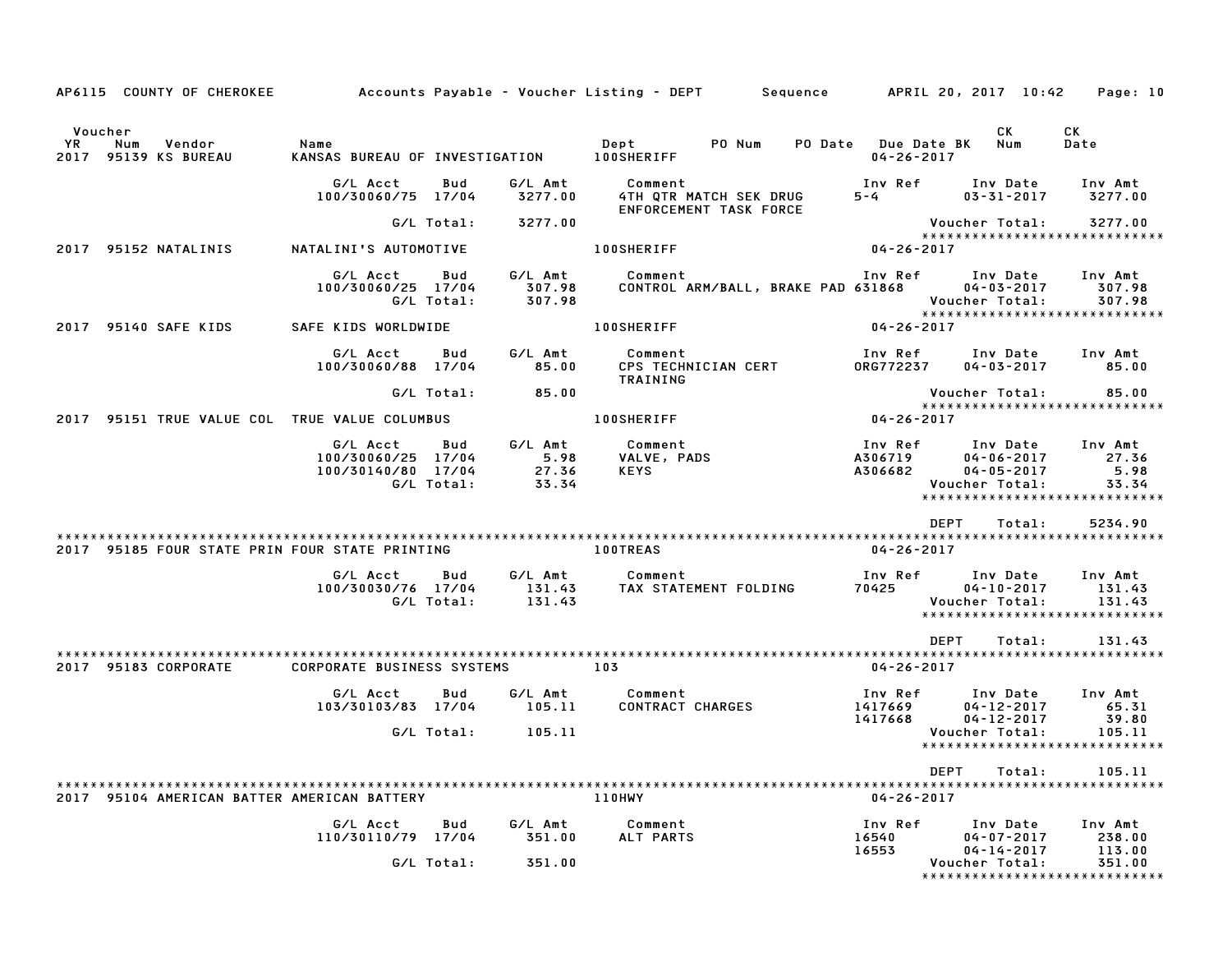|                      | AP6115 COUNTY OF CHEROKEE Accounts Payable - Voucher Listing - DEPT Sequence APRIL 20, 2017 10:42 |                                                                                                                                       |                    |         |                        |        |                                                                                                                                                             |                                                                                           | Page: 11                                                                                                                                                                     |
|----------------------|---------------------------------------------------------------------------------------------------|---------------------------------------------------------------------------------------------------------------------------------------|--------------------|---------|------------------------|--------|-------------------------------------------------------------------------------------------------------------------------------------------------------------|-------------------------------------------------------------------------------------------|------------------------------------------------------------------------------------------------------------------------------------------------------------------------------|
| Voucher<br><b>YR</b> | Vendor Name<br>Num<br>2017 95017 ANDERSON, R                                                      |                                                                                                                                       |                    |         |                        | PO Num | PO Date Due Date BK Num<br>$04 - 26 - 2017$                                                                                                                 | CK                                                                                        | CK<br>Date                                                                                                                                                                   |
|                      |                                                                                                   | G/L Acct Bud G/L Amt Comment<br>110/30110/86 17/04 40.00 CELL PHONE STIPEND<br>110/30110/73 17/04 385.20 MILEAGE<br>G/L Total: 425.20 |                    |         |                        |        | Inv Ref Inv Date Inv Amt                                                                                                                                    | 04-01-2017 40.00<br>03-31-2017 385.20<br>03-31-2017 385.20<br>25.20 Youcher Total: 425.20 | *****************************                                                                                                                                                |
|                      | 2017 95098 APPLE APPLEMARKET                                                                      |                                                                                                                                       |                    |         | 110HWY                 |        | $04 - 26 - 2017$                                                                                                                                            |                                                                                           |                                                                                                                                                                              |
|                      |                                                                                                   | G/L Acct Bud G/L Amt Comment<br>110/30110/42 17/04 9.62 CLEANER<br>G/L Total:                                                         |                    | 9.62    |                        |        | Inv Ref      Inv Date    Inv Amt<br>2121934         04-11-2017            9.62                                                                              | Voucher Total:                                                                            | 9.62                                                                                                                                                                         |
|                      | 2017 95093 BLEVINS                                                                                | BLEVINS ASPHALT CONSTRUCTION CO INC 110HWY                                                                                            |                    |         |                        |        | v ou c<br>* * * * *<br>04 - 26 - 26 - 10 0                                                                                                                  |                                                                                           |                                                                                                                                                                              |
|                      |                                                                                                   | G/L Acct Bud<br>$110/30110/34$ $17/04$ 205.57 COLD MIX                                                                                |                    |         | G/L Amt Comment        |        | Inv Ref Inv Date Inv Amt                                                                                                                                    |                                                                                           | 100 Ker – Inv Date – Inv Amt<br>266 – 04-06-2017 – 10.33<br>278 – 04-07-2017 – 70.10<br>278 – 04-07-2017 – 74.14<br>Voucher Total: 205.57<br>******************************* |
|                      |                                                                                                   |                                                                                                                                       | G/L Total: 205.57  |         |                        |        |                                                                                                                                                             |                                                                                           |                                                                                                                                                                              |
|                      | 2017 95106 CLEAN CLEAN THE UNIFORM CO JOPLIN 110HWY                                               |                                                                                                                                       |                    |         |                        |        | $04 - 26 - 2017$                                                                                                                                            |                                                                                           |                                                                                                                                                                              |
|                      |                                                                                                   | G/L Acct Bud<br>110/30110/80 17/04 101.94 MAT, SOAP, AIR FRESH<br>G/L Total: 101.94 MAT, SOAP, AIR FRESH                              |                    |         | G/L Amt Comment        |        | Inv Ref Inv Date Inv Amt<br>21203136<br>Voucher Total: 101.94                                                                                               | 04-10-2017 101.94                                                                         |                                                                                                                                                                              |
|                      | 2017 95018 COLLINS, P PATRICK W COLLINS                                                           |                                                                                                                                       |                    |         | <b>110HWY</b>          |        | $04 - 26 - 2017$                                                                                                                                            |                                                                                           | *****************************                                                                                                                                                |
|                      |                                                                                                   |                                                                                                                                       |                    |         | MILEAGE                |        | Inv Ref       Inv Date     Inv Amt<br>04-01-2017        40.00                                                                                               |                                                                                           | 427.46                                                                                                                                                                       |
|                      |                                                                                                   |                                                                                                                                       | G/L Total: 467.46  |         |                        |        |                                                                                                                                                             |                                                                                           | Voucher Total: 467.46<br>****************************                                                                                                                        |
|                      | 2017 95092 EMPIRE <b>EMPIRE DISTRICT ELECTRIC COMPANY</b> 110HWY                                  |                                                                                                                                       |                    |         |                        |        | $04 - 26 - 2017$                                                                                                                                            |                                                                                           |                                                                                                                                                                              |
|                      |                                                                                                   | G/L Acct Bud G/L Amt Comment<br>110/30110/72 17/04 1060.31                                                                            |                    |         | ELECTRIC               |        | 1nv Ref 1nv Date 1nv Amt<br>906398-41-7 04-11-2017 227.96<br>049852-69-2 04-11-2017 113.36<br>158630-59-0 04-11-2017 417.05<br>854931-63-1 04-11-2017       |                                                                                           | 301.94                                                                                                                                                                       |
|                      |                                                                                                   | G/L Total:                                                                                                                            |                    | 1060.31 |                        |        |                                                                                                                                                             | Voucher Total:                                                                            | 1060.31                                                                                                                                                                      |
|                      | 2017 95102 FABICK                                                                                 | JOHN FABICK TRACTOR CO                                                                                                                |                    |         | 110HWY                 |        | $04 - 26 - 2017$                                                                                                                                            |                                                                                           | *****************************                                                                                                                                                |
|                      |                                                                                                   | G/L Acct Bud G/L Amt Comment<br>110/30110/79 17/04 7975.37 PARTS                                                                      |                    |         |                        |        | Inv Ref Inv Date Inv Amt<br>PIJ00315278 04-02-2017 119.74<br>PIJ00315496 04-05-2017 24.14<br>SIJ00081672 04-13-2017 7819.40<br>PIJ00315872 04-12-2017 12.09 |                                                                                           |                                                                                                                                                                              |
|                      |                                                                                                   |                                                                                                                                       | G/L Total: 7975.37 |         | REPAIR STEERING SYSTEM |        |                                                                                                                                                             | Voucher Total:                                                                            | 7975.37<br>*****************************                                                                                                                                     |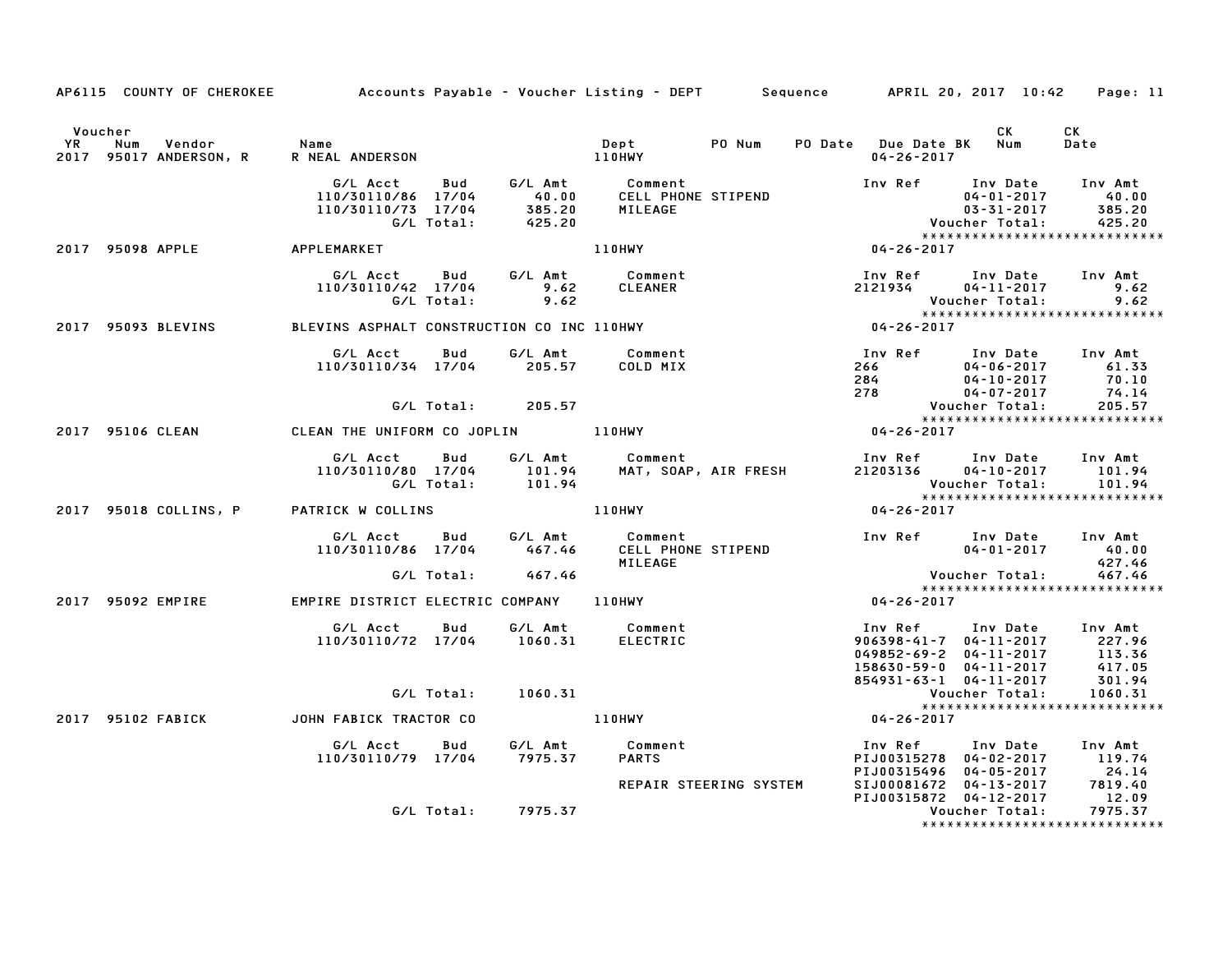|         |                       |                                                                                                                                                                    | AP6115 COUNTY OF CHEROKEE Accounts Payable - Voucher Listing - DEPT Sequence APRIL 20, 2017 10:42 Page: 12                                                                                                                              |                                       |                                                                                                                                                                            |
|---------|-----------------------|--------------------------------------------------------------------------------------------------------------------------------------------------------------------|-----------------------------------------------------------------------------------------------------------------------------------------------------------------------------------------------------------------------------------------|---------------------------------------|----------------------------------------------------------------------------------------------------------------------------------------------------------------------------|
| Voucher |                       |                                                                                                                                                                    |                                                                                                                                                                                                                                         | PO Date Due Date BK Num<br>04-26-2017 | CK<br><b>CK</b><br>Date                                                                                                                                                    |
|         |                       |                                                                                                                                                                    | G/L Acct  Bud  G/L Amt  Comment<br>110/30110/79  17/04  7.07  PARTS<br>G/L Total:  7.07  PARTS                                                                                                                                          |                                       | 1nv Ref        Inv Date      Inv Amt<br>200843           04-10-2017            3.56<br>201047              04-12-2017             3.51<br>Voucher Total:              7.07 |
|         |                       |                                                                                                                                                                    |                                                                                                                                                                                                                                         |                                       |                                                                                                                                                                            |
|         |                       | 2017 95112 FED SAFETY FEDERAL SAFETY COMPLIANCE CENTER IN 110HWY                                                                                                   |                                                                                                                                                                                                                                         |                                       |                                                                                                                                                                            |
|         |                       |                                                                                                                                                                    | G/LAcct Bud G/LAmt Comment Inv Ref Inv Date Inv Amt<br>110/30110/88 17/04 298.50 NEW OSHA KIT C4253 04-04-2017 298.50<br>G/LTotal: 298.50 110HWY 110HWY 04-26-2017 198.50<br>EETPRIDE 110HWY 110HWY 04-26-2017                          |                                       |                                                                                                                                                                            |
|         |                       | 2017 95097 FLEETPRIDE FLEETPRIDE                                                                                                                                   |                                                                                                                                                                                                                                         |                                       |                                                                                                                                                                            |
|         |                       | G/L Acct  Bud  G/L Amt  Comment<br>110/30110/79 17/04  365.30  PARTS                                                                                               | 4106746 ED UNRef Investment (100 MHz) US-5.30 PARTS FILTERS and the set of the set of the set of the set of the set of the set of the set of the set of the set of the set of the set of the set of the set of the set of the           |                                       |                                                                                                                                                                            |
|         |                       | G/L Total: 365.30                                                                                                                                                  |                                                                                                                                                                                                                                         |                                       |                                                                                                                                                                            |
|         |                       | 2017 95169 HYSPECO HYSPECO INC                                                                                                                                     |                                                                                                                                                                                                                                         |                                       |                                                                                                                                                                            |
|         |                       |                                                                                                                                                                    |                                                                                                                                                                                                                                         |                                       |                                                                                                                                                                            |
|         |                       |                                                                                                                                                                    | 2017 95136 JENKINS DIESEL JENKINS DIESEL POWER INC AND ALLOHWY                                                                                                                                                                          | $04 - 26 - 2017$                      |                                                                                                                                                                            |
|         |                       |                                                                                                                                                                    | G/L Acct Bud G/L Amt Comment Inv Ref Inv Date Inv Amt<br>110/30110/79 17/04 83.03 ELBOW,CHARGE,AIR,COOLER 351934 04–12–2017 83.03<br>G/L Total: 83.03 BLBOW,CHARGE,AIR,COOLER 351934 Voucher Total: 83.03<br>************************** |                                       |                                                                                                                                                                            |
|         |                       |                                                                                                                                                                    | 2017 95226 JOPLIN FREIGHT JOPLIN FREIGHTLINER SALES INC 110HWY                                                                                                                                                                          | $04 - 26 - 2017$                      |                                                                                                                                                                            |
|         |                       | G/L Acct Bud G/L Amt Comment<br>110/30110/79 17/04 6.97 PARTS<br>G/L Total: 6.97                                                                                   |                                                                                                                                                                                                                                         |                                       | Inv Ref Inv Date Inv Amt<br>50299406 04-17-2017 6.97<br>Voucher Total: 6.97<br>*******************************                                                             |
|         | 2017 95105 KANSASLAND |                                                                                                                                                                    | G/L lotal: 6.97<br>*****<br>KANSASLAND TIRE OF PITTSBURG 110HWY 104-26-2017                                                                                                                                                             |                                       |                                                                                                                                                                            |
|         |                       | G/L Acct Bud G/L Amt Comment<br>110/30110/33 17/04 1540.75 TIRES                                                                                                   | G/L Amt Comment Inv Ref Inv Date Inv Amt<br>1540.75 TIRES 170529 04-04-2017 1080.50<br>1540.75 1080.75 1080.75 2017 1080.75<br>110HWY 04-26-2017 104-24-2017 1080.75                                                                    |                                       |                                                                                                                                                                            |
|         |                       | G/L Total: 1540.75                                                                                                                                                 |                                                                                                                                                                                                                                         |                                       |                                                                                                                                                                            |
|         | 2017 95124 KIRKLAND   | <b>KIRKLAND</b>                                                                                                                                                    |                                                                                                                                                                                                                                         | $04 - 26 - 2017$                      |                                                                                                                                                                            |
|         |                       | G/L Acct         Bud           G/L Amt            Comment<br>l10/30110/79    17/04              14.13         PART<br>110/30110/79 17/04 14.13<br>G/L Total: 14.13 |                                                                                                                                                                                                                                         | Voucher Total:                        | Inv Ref       Inv Date     Inv Amt<br>354768          04-05-2017          14.13<br>14.13<br>******************************                                                 |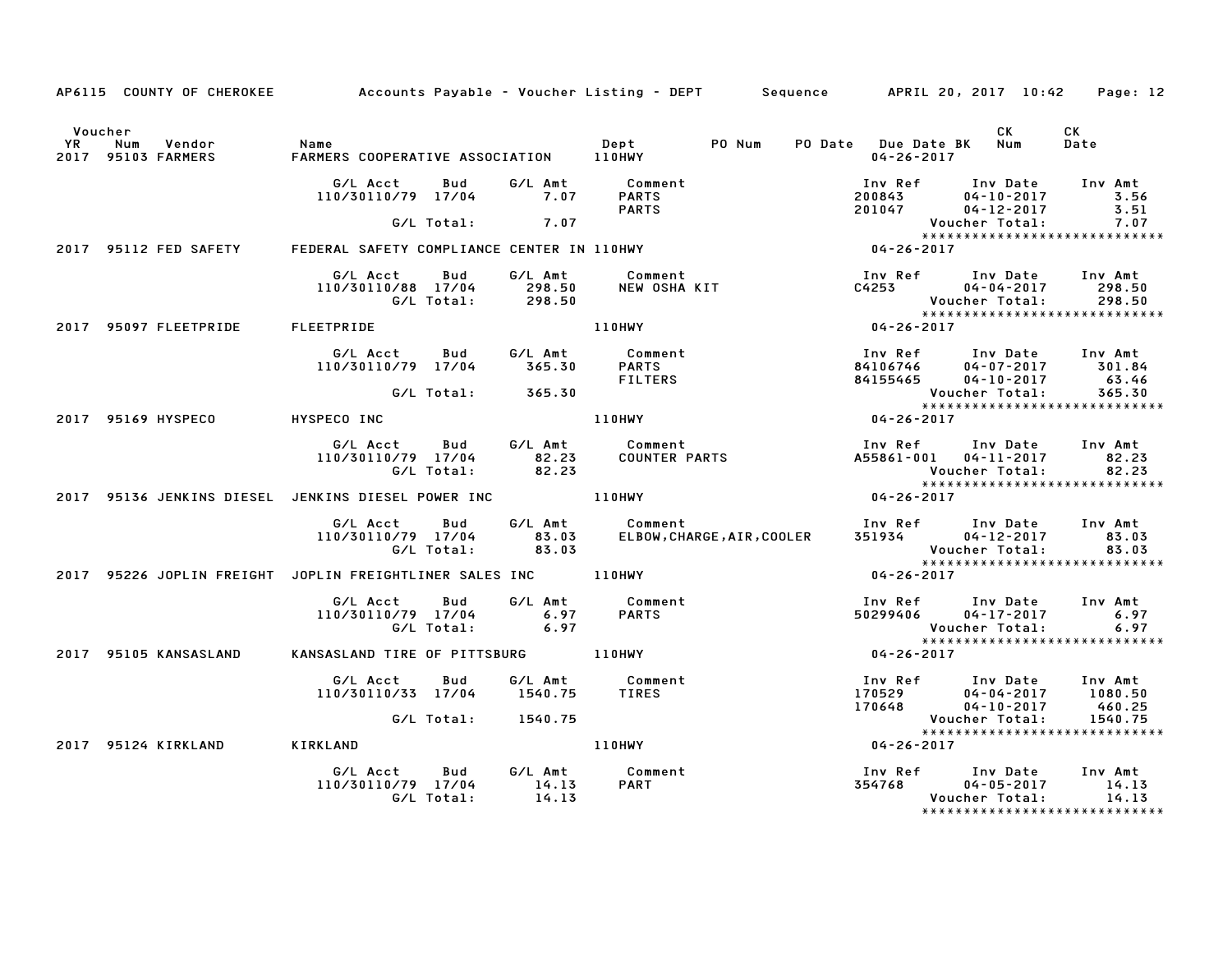|           |                |                                | AP6115 COUNTY OF CHEROKEE Accounts Payable - Voucher Listing - DEPT Sequence APRIL 20, 2017 10:42 Page: 13 |                   |                     |                                                                                                                                       |                    |                                                                                                                                                |                                                                                                                                                                                                            |                                                                                                |
|-----------|----------------|--------------------------------|------------------------------------------------------------------------------------------------------------|-------------------|---------------------|---------------------------------------------------------------------------------------------------------------------------------------|--------------------|------------------------------------------------------------------------------------------------------------------------------------------------|------------------------------------------------------------------------------------------------------------------------------------------------------------------------------------------------------------|------------------------------------------------------------------------------------------------|
| Voucher   |                |                                |                                                                                                            |                   |                     |                                                                                                                                       |                    |                                                                                                                                                | CK                                                                                                                                                                                                         | CK                                                                                             |
| <b>YR</b> |                | Num Vendor<br>2017 95137 LOCKE | Name<br>LOCKE SUPPLY                                                                                       |                   |                     | Dept PO Num<br>110HWY                                                                                                                 |                    | PO Date Due Date BK Num<br>$04 - 26 - 2017$                                                                                                    |                                                                                                                                                                                                            | Date                                                                                           |
|           |                |                                | G/L Acct<br>110/30110/79 17/04                                                                             | Bud<br>G/L Total: | 62.23               | G/L Amt          Comment<br>62.23       PLEATED FILTER                                                                                |                    | Inv Ref      Inv Date     Inv Amt<br>31177672-00 04-12-2017                                                                                    | Voucher Total:                                                                                                                                                                                             | 62.23<br>62.23<br>*****************************                                                |
|           |                | 2017 95091 MFA OIL             | MFA OIL - NEOSHO 1055                                                                                      |                   |                     | 110HWY                                                                                                                                |                    | 04-26-2017                                                                                                                                     |                                                                                                                                                                                                            |                                                                                                |
|           |                |                                | G/L Acct<br>110/30110/31 17/04 3348.95                                                                     | Bud               |                     | G/L Amt Comment<br>DIESEL                                                                                                             |                    | Inv Ref      Inv Date<br>95096070<br>D0002431885 04-06-2017<br>95382846<br>D0002438488 04-13-2017<br>D0002434433 04-11-2017                    | $04 - 06 - 2017$<br>$04 - 13 - 2017$                                                                                                                                                                       | Inv Amt<br>194.16<br>484.94<br>508.12<br>571.37<br>5.11.07                                     |
|           |                |                                |                                                                                                            |                   | G/L Total: 3348.95  |                                                                                                                                       |                    | D0002432950 04-10-2017                                                                                                                         | Voucher Total:                                                                                                                                                                                             | 1064.31<br>3348.95                                                                             |
|           | 2017 95096 MHC |                                | MHC                                                                                                        |                   |                     | <b>110HWY</b>                                                                                                                         |                    | $04 - 26 - 2017$                                                                                                                               |                                                                                                                                                                                                            | *****************************                                                                  |
|           |                |                                | G/L Acct<br>110/30110/79 17/04                                                                             | Bud               | G/L Amt<br>864.50   | Comment<br>FILTER<br><b>FILTERS</b><br><b>FILTERS</b><br>CREDIT                                                                       |                    | Inv Ref Inv Date<br>285600769233 04-11-2017 154.08<br>285600769327 04-12-2017 78.77<br>285600769330 04-12-2017<br>285600184237 04-17-2017      |                                                                                                                                                                                                            | Inv Amt<br>735.37<br>103.72CR                                                                  |
|           |                |                                |                                                                                                            |                   | $G/L$ Total: 864.50 |                                                                                                                                       |                    |                                                                                                                                                | Voucher Total:                                                                                                                                                                                             | 864.50<br>*****************************                                                        |
|           |                |                                | 2017 95107 MIDWEST MINERAL MIDWEST MINERALS                                                                |                   |                     | 110HWY                                                                                                                                |                    | 04-26-2017                                                                                                                                     |                                                                                                                                                                                                            |                                                                                                |
|           |                |                                | G/L Acct<br>110/30110/35 17/04                                                                             | Bud               | 12402.73            | G/L Amt Comment<br><b>ROCK</b>                                                                                                        |                    | Inv Ref      Inv Date    Inv Amt<br>15041         03–31–2017      9522.39<br>10411 03-31-2017                                                  | $03 - 31 - 2017$ 9522.39                                                                                                                                                                                   | 2880.34                                                                                        |
|           |                |                                |                                                                                                            | G/L Total:        | 12402.73            |                                                                                                                                       |                    |                                                                                                                                                | Voucher Total:                                                                                                                                                                                             | 12402.73<br>*****************************                                                      |
|           |                | 2017 95108 MUNICIPAL           | MUNICIPAL INDUSTRIAL SUPPLY 110HWY                                                                         |                   |                     |                                                                                                                                       |                    | 04-26-2017                                                                                                                                     |                                                                                                                                                                                                            |                                                                                                |
|           |                |                                | G/L Acct<br>110/30110/79 17/04                                                                             | Bud               | 1269.44             | G/L Amt Comment<br><b>PART</b>                                                                                                        |                    | Inv Ref      Inv Date     Inv Amt<br>2786             04-07-2017       1122.64<br>2786<br>2786 04-07-2017<br>2787 04-07-2017<br>Voucher Total: |                                                                                                                                                                                                            | 146.80                                                                                         |
|           |                |                                |                                                                                                            | G/L Total:        | 1269.44             |                                                                                                                                       |                    |                                                                                                                                                |                                                                                                                                                                                                            | 1269.44<br>*****************************                                                       |
|           |                | 2017 95094 NATALINIS           | NATALINI'S AUTOMOTIVE                                                                                      |                   |                     | 110HWY                                                                                                                                |                    | 04-26-2017                                                                                                                                     |                                                                                                                                                                                                            |                                                                                                |
|           |                |                                | G/L Acct<br>110/30110/79 17/04                                                                             | Bud               | G/L Amt<br>459.38   | Comment<br><b>HEADLAMP</b><br>OIL<br>OIL FILTER<br><b>FITTINGS</b><br><b>PARTS</b><br>LAMP<br>FREON<br>WIRE TEST LEAD<br><b>PARTS</b> | OIL FILTERS, PARTS | Inv Ref<br>632018<br>632081<br>632149<br>632164<br>632394<br>632387<br>632672<br>632842<br>632832<br>632951                                    | Inv Date<br>$04 - 04 - 2017$<br>$04 - 04 - 2017$<br>$04 - 05 - 2017$<br>$04 - 05 - 2017$<br>$04 - 07 - 2017$<br>$04 - 07 - 2017$<br>$04 - 10 - 2017$<br>04-11-2017<br>$04 - 11 - 2017$<br>$04 - 12 - 2017$ | Inv Amt<br>99.56<br>16.42<br>31.08<br>5.06<br>1.86<br>16.44<br>9.20<br>38.98<br>31.49<br>98.97 |
|           |                |                                |                                                                                                            | G/L Total:        | 459.38              | <b>CASTERS</b><br><b>PARTS</b>                                                                                                        |                    | 633072<br>633031                                                                                                                               | 04-13-2017<br>$04 - 13 - 2017$<br>Voucher Total:                                                                                                                                                           | 10.99<br>99.33<br>459.38                                                                       |
|           |                |                                |                                                                                                            |                   |                     |                                                                                                                                       |                    |                                                                                                                                                |                                                                                                                                                                                                            | ******************************                                                                 |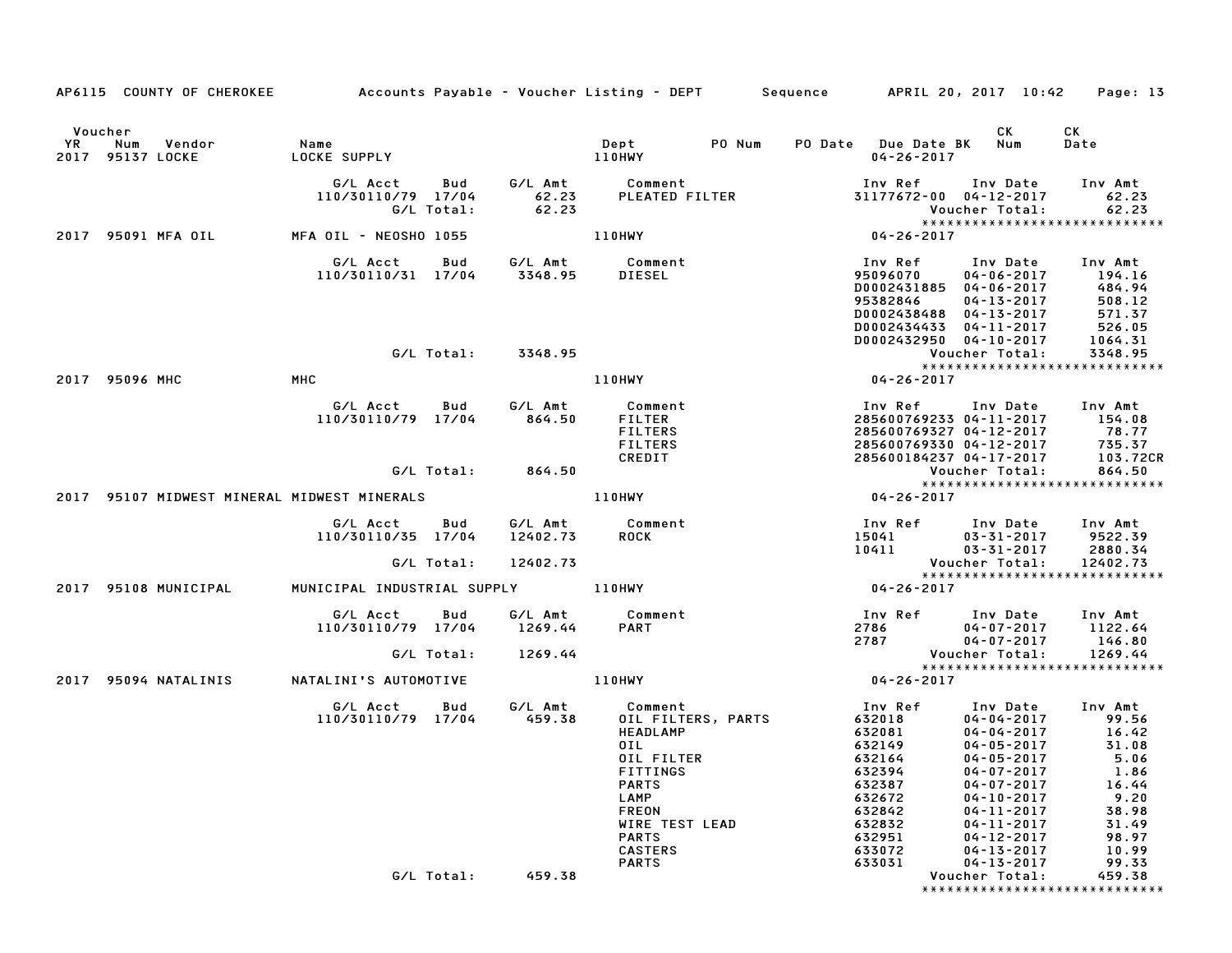|                                                                            | AP6115 COUNTY OF CHEROKEE Accounts Payable - Voucher Listing - DEPT Sequence APRIL 20, 2017 10:42 Page: 14 |                |                                                                                             |                                                                                                                                                                                                                                  |                                                                                                                                                                                                                               |                                                                                                  |
|----------------------------------------------------------------------------|------------------------------------------------------------------------------------------------------------|----------------|---------------------------------------------------------------------------------------------|----------------------------------------------------------------------------------------------------------------------------------------------------------------------------------------------------------------------------------|-------------------------------------------------------------------------------------------------------------------------------------------------------------------------------------------------------------------------------|--------------------------------------------------------------------------------------------------|
| Voucher<br>YR Num Vendor – Name<br>2017 95225 NATALINIS – NATALINI'S AUTOM |                                                                                                            |                |                                                                                             | PO Date Due Date BK Num<br>04-26-2017                                                                                                                                                                                            | <b>CK</b>                                                                                                                                                                                                                     | CK<br>Date                                                                                       |
|                                                                            | G/L Acct Bud G/L Amt Comment<br>110/30110/79 17/04 95.78 GREASE FITTING                                    |                | GREASE FITTING<br><b>ADAPTER</b><br><b>PARTS</b><br>CREDIT<br>SPARK PLUG<br>FITTING<br>JHWY |                                                                                                                                                                                                                                  | Inv Ref Inv Date<br>633446 04–17–2017<br>$04 - 17 - 2017$ 3.49<br>$\begin{array}{cc} & uq-17-2017\\ 633461 & 04-17-2017\\ 633458 & 04-17-2017\\ 633473 & 04-17-2017\\ 633486 & 04-17-2017\\ 63512 & 04-18-2017\\ \end{array}$ | Inv Amt<br>$\begin{array}{c} 3.2 \\ 68.77 \\ 9.34 \end{array}$<br><b>9.34CR</b><br>6.73<br>22.75 |
|                                                                            |                                                                                                            |                |                                                                                             |                                                                                                                                                                                                                                  | Voucher Total:<br>*****************************                                                                                                                                                                               | 95.78                                                                                            |
| 2017 95095 O'MALLEY                                                        | 0'MALLEY IMPLEMENT CO INC 110HWY                                                                           |                |                                                                                             | $04 - 26 - 2017$                                                                                                                                                                                                                 |                                                                                                                                                                                                                               |                                                                                                  |
|                                                                            | G/L Acct Bud<br>110/30110/79 17/04<br>G/L Total: 299.70                                                    | 299.70         | G/L Amt Comment<br><b>PARTS</b>                                                             |                                                                                                                                                                                                                                  | Inv Ref Inv Date Inv Amt<br>$\begin{array}{cccc} 521984 & 04-05-2017 & 144.90 \\ 522263 & 04-11-2017 & 154.80 \end{array}$<br>Voucher Total:                                                                                  | 299.70                                                                                           |
|                                                                            |                                                                                                            |                |                                                                                             | Vouc<br>*****<br>04-26-2017                                                                                                                                                                                                      | *****************************                                                                                                                                                                                                 |                                                                                                  |
| 2017 95125 POWERPLAN                                                       | <b>POWERPLAN</b>                                                                                           |                | <b>110HWY</b>                                                                               |                                                                                                                                                                                                                                  |                                                                                                                                                                                                                               |                                                                                                  |
|                                                                            | G/L Acct  Bud  G/L Amt  Comment<br>110/30110/79  17/04  72.86  BUSHING<br>G/L Total:  72.86                |                |                                                                                             |                                                                                                                                                                                                                                  | Inv Ref       Inv Date     Inv Amt<br>709564          03-30-2017          72.86<br>Voucher Total:<br>*****************************                                                                                            | 72.86                                                                                            |
|                                                                            | 2017 95113 PURCELL PURCELL TIRE & RUBBER COMPANY 110HWY                                                    |                |                                                                                             | $04 - 26 - 2017$                                                                                                                                                                                                                 |                                                                                                                                                                                                                               |                                                                                                  |
|                                                                            | G/L Acct Bud<br>110/30110/33 17/04                                                                         | 34464.40       | G/L Amt Comment<br><b>TIRES</b>                                                             | 100 ALL 2616539<br>2616539 04-06-2017<br>2616543 04-06-2017<br>24-2017<br>26-2017                                                                                                                                                |                                                                                                                                                                                                                               |                                                                                                  |
|                                                                            | G/L Total: 34464.40                                                                                        |                |                                                                                             |                                                                                                                                                                                                                                  |                                                                                                                                                                                                                               |                                                                                                  |
|                                                                            | 2017 95110 SAFETY <b>SAFETY FIRST SUPPLY CO LLC</b> 110HWY                                                 |                |                                                                                             |                                                                                                                                                                                                                                  |                                                                                                                                                                                                                               |                                                                                                  |
|                                                                            | G/L Acct<br><b>Bud</b><br>110/30110/42 17/04 15.65<br>G/L Total:                                           | 15.65          |                                                                                             | 17-40722                                                                                                                                                                                                                         | Inv Ref Inv Date Inv Amt<br>17-40722 04-05-2017 15.65<br>Voucher Total: 15.65<br>****************************                                                                                                                 | 15.65                                                                                            |
| 2017 95221 SCHREINER, L LOUIS W SCHREINER                                  |                                                                                                            |                | 110HWY                                                                                      | 04-26-2017                                                                                                                                                                                                                       |                                                                                                                                                                                                                               |                                                                                                  |
|                                                                            | G/L Acct<br>110/30110/79 17/04<br>G/L Total:                                                               | 50.00<br>50.00 | Bud G/L Amt Comment<br>SAFETY MEETING                                                       |                                                                                                                                                                                                                                  | Inv Ref Inv Date Inv Amt<br>$04 - 18 - 2017$<br>Voucher Total:<br>*****************************                                                                                                                               | 50.00<br>50.00                                                                                   |
| 2017 95101 TEETER'S                                                        |                                                                                                            |                |                                                                                             | $04 - 26 - 2017$                                                                                                                                                                                                                 |                                                                                                                                                                                                                               |                                                                                                  |
|                                                                            | G/L Acct<br>Bud<br>110/30110/38 17/04 116575.77                                                            |                | G/L Amt Comment                                                                             | اس الساب المستوى المستوى المستوى المستوى المستوى المستوى المستوى المستوى المستوى المستوى المستوى المستوى المست<br>14-15-2017 - 14-15-2017 14-2018 14-15-2017 14-2018 14-15-2017 14-2018 14-15-2018 14-2018 14-2018 14-2018 14-20 | $6705$<br>$6714$<br>$6714$<br>$6714$<br>$6718$<br>$6718$<br>$6718$<br>$6718$<br>$6718$<br>$6718$<br>$6718$<br>$6718$<br>$6718$<br>$6718$<br>$6718$<br>$6718$<br>$6718$<br>$6718$<br>$6718$                                    |                                                                                                  |
|                                                                            | G/L Total: 116575.77                                                                                       |                |                                                                                             |                                                                                                                                                                                                                                  | Voucher Total:<br>*****************************                                                                                                                                                                               | 116575.77                                                                                        |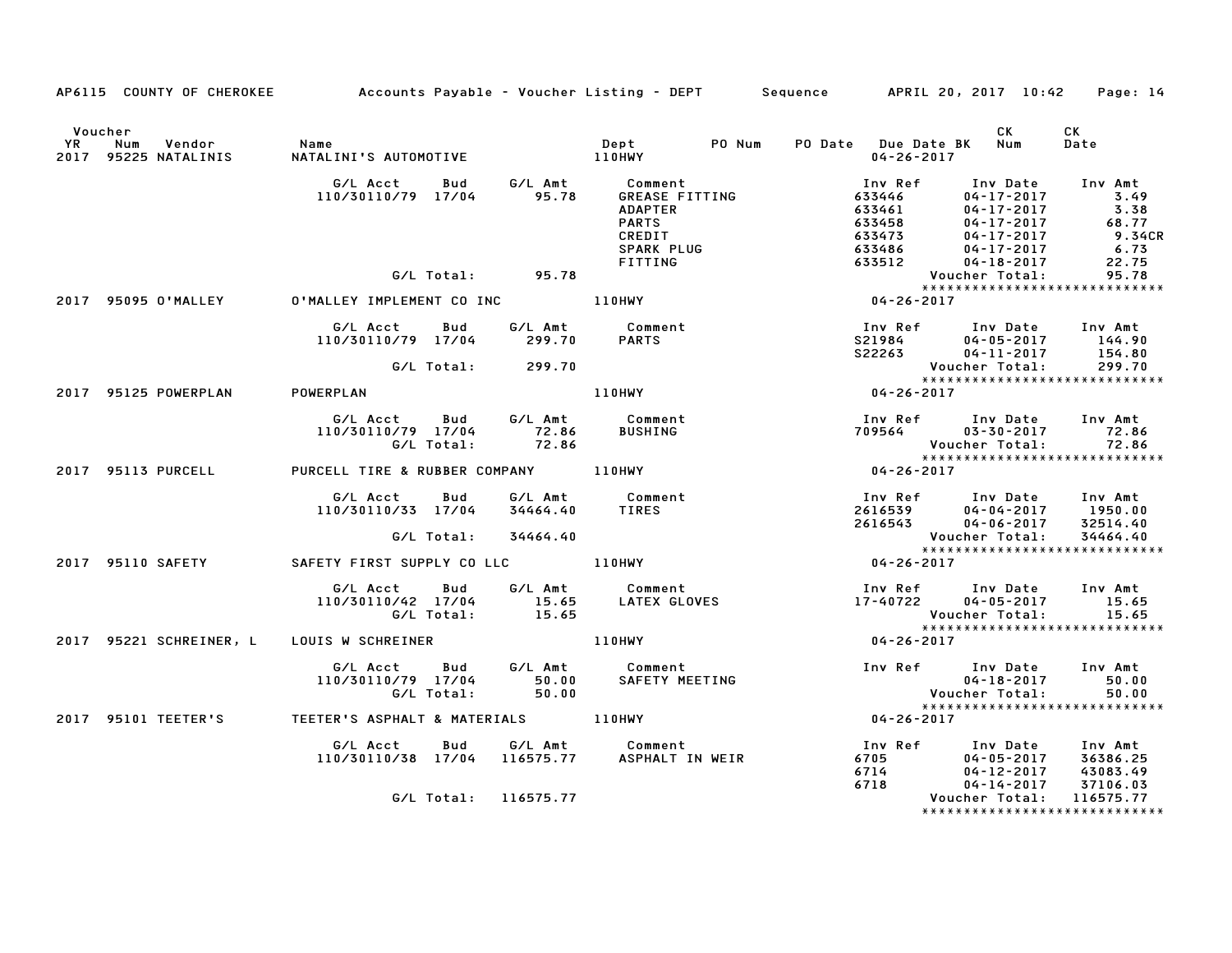|                      | AP6115 COUNTY OF CHEROKEE                                   |                                                      |                   |                             | Accounts Payable – Voucher Listing – DEPT         Sequence         APRIL 20, 2017  10:42                                                                                                                                                                         |                                         |                                                                                  | Page: 15                       |
|----------------------|-------------------------------------------------------------|------------------------------------------------------|-------------------|-----------------------------|------------------------------------------------------------------------------------------------------------------------------------------------------------------------------------------------------------------------------------------------------------------|-----------------------------------------|----------------------------------------------------------------------------------|--------------------------------|
| Voucher<br><b>YR</b> | Num<br>Vendor<br>2017 95100 TEETER'S PAVING TEETER'S PAVING | Name                                                 |                   |                             | CK<br>CK and the set of the set of the set of the set of the set of the set of the set of the set of the set of the set of the set of the set of the set of the set of the set of the set of the set of the set of the set of the se<br>Dept<br>PO Num<br>110HWY | PO Date Due Date BK<br>$04 - 26 - 2017$ | Num                                                                              | Date                           |
|                      |                                                             | G/L Acct<br>110/30110/38 17/04                       | Bud               | G/L Amt<br>24278.10         | Comment<br>ASPHALT IN WEIR                                                                                                                                                                                                                                       | Inv Ref<br>1810<br>1811                 | Inv Date<br>$04 - 10 - 2017$<br>$04 - 14 - 2017$                                 | Inv Amt<br>16383.20<br>7894.90 |
|                      |                                                             |                                                      | G/L Total:        | 24278.10                    |                                                                                                                                                                                                                                                                  |                                         | Voucher Total:<br>*****************************                                  | 24278.10                       |
|                      | 2017 95133 TRUE VALUE COL TRUE VALUE COLUMBUS               |                                                      |                   |                             | <b>110HWY</b>                                                                                                                                                                                                                                                    | 04-26-2017                              |                                                                                  |                                |
|                      |                                                             | G/L Acct<br>110/30110/79 17/04                       | Bud<br>G/L Total: | G/L Amt<br>3.44<br>3.44     | Comment<br><b>HARDWARE</b>                                                                                                                                                                                                                                       | Inv Ref<br>A307686                      | Inv Date<br>04-12-2017<br>Voucher Total:<br>*****************************        | Inv Amt<br>3.44<br>3.44        |
|                      | 2017 95127 VIA                                              | VIA CHRISTI HOSPITAL PITT                            |                   |                             | 110HWY                                                                                                                                                                                                                                                           | 04-26-2017                              |                                                                                  |                                |
|                      |                                                             | G/L Acct<br>110/30110/89 17/04                       | Bud<br>G/L Total: | G/L Amt<br>174.00<br>174.00 | Comment<br><b>RANDOMS</b>                                                                                                                                                                                                                                        | Inv Ref<br>4318                         | Inv Date<br>$04 - 03 - 2017$<br>Voucher Total:<br>*****************************  | Inv Amt<br>174.00<br>174.00    |
|                      | 2017 95210 COMMERCE VISA COMMERCE BANK                      |                                                      |                   |                             | 130NOXWEED                                                                                                                                                                                                                                                       | 04-26-2017                              | DEPT<br>Total:                                                                   | 207431.38                      |
|                      |                                                             | G/L Acct<br>130/30130/77 17/04<br>130/30130/23 17/04 | Bud               | G/L Amt<br>202.10<br>10.43  | Comment<br>ACCT  <br>LOGAN GRANT                                                                                                                                                                                                                                 | Inv Ref                                 | Inv Date                                                                         | Inv Amt                        |
|                      |                                                             |                                                      |                   |                             | <b>WENDYS</b><br><b>BURGER KING</b><br>RAMADA TOPEKA                                                                                                                                                                                                             |                                         | 03-07-2017<br>03-09-2017<br>03-09-2017                                           | 5.87<br>4.56<br>202.10         |
|                      |                                                             |                                                      | G/L Total:        | 212.53                      |                                                                                                                                                                                                                                                                  |                                         | Voucher Total:<br>*****************************                                  | 212.53                         |
|                      | 2017 95145 NATALINIS                                        | NATALINI'S AUTOMOTIVE                                |                   |                             | <b>130NOXWEED</b>                                                                                                                                                                                                                                                | 04-26-2017                              |                                                                                  |                                |
|                      |                                                             | G/L Acct<br>130/30130/25 17/04                       | Bud<br>G/L Total: | G/L Amt<br>33.75<br>33.75   | Comment<br>OIL, OIL FILTER                                                                                                                                                                                                                                       | Inv Ref<br>632721                       | Inv Date<br>$04 - 10 - 2017$<br>Voucher Total:<br>****************************** | Inv Amt<br>33.75<br>33.75      |
|                      |                                                             |                                                      |                   |                             |                                                                                                                                                                                                                                                                  |                                         | <b>DEPT</b><br>Total:                                                            | 246.28                         |
|                      | 2017 95109 AMERIGROUP                                       | AMERIGROUP                                           |                   |                             | 140HEALTH                                                                                                                                                                                                                                                        | $04 - 26 - 2017$                        |                                                                                  |                                |
|                      |                                                             | G/L Acct<br>140/30140/89 17/04                       | Bud               | G/L Amt<br>660.00           | Comment<br><b>HEALTH DEPT</b>                                                                                                                                                                                                                                    | Inv Ref                                 | Inv Date                                                                         | Inv Amt                        |
|                      |                                                             |                                                      |                   |                             | REIMB/OVERPAYMENT OF CLAIMS<br>$11/8/13 - 12/29/14$<br><b>PROJECT 277700</b>                                                                                                                                                                                     | ID 2770436                              | $04 - 17 - 2017$                                                                 | 660.00                         |
|                      |                                                             |                                                      | G/L Total:        | 660.00                      |                                                                                                                                                                                                                                                                  |                                         | Voucher Total:<br>****************************                                   | 660.00                         |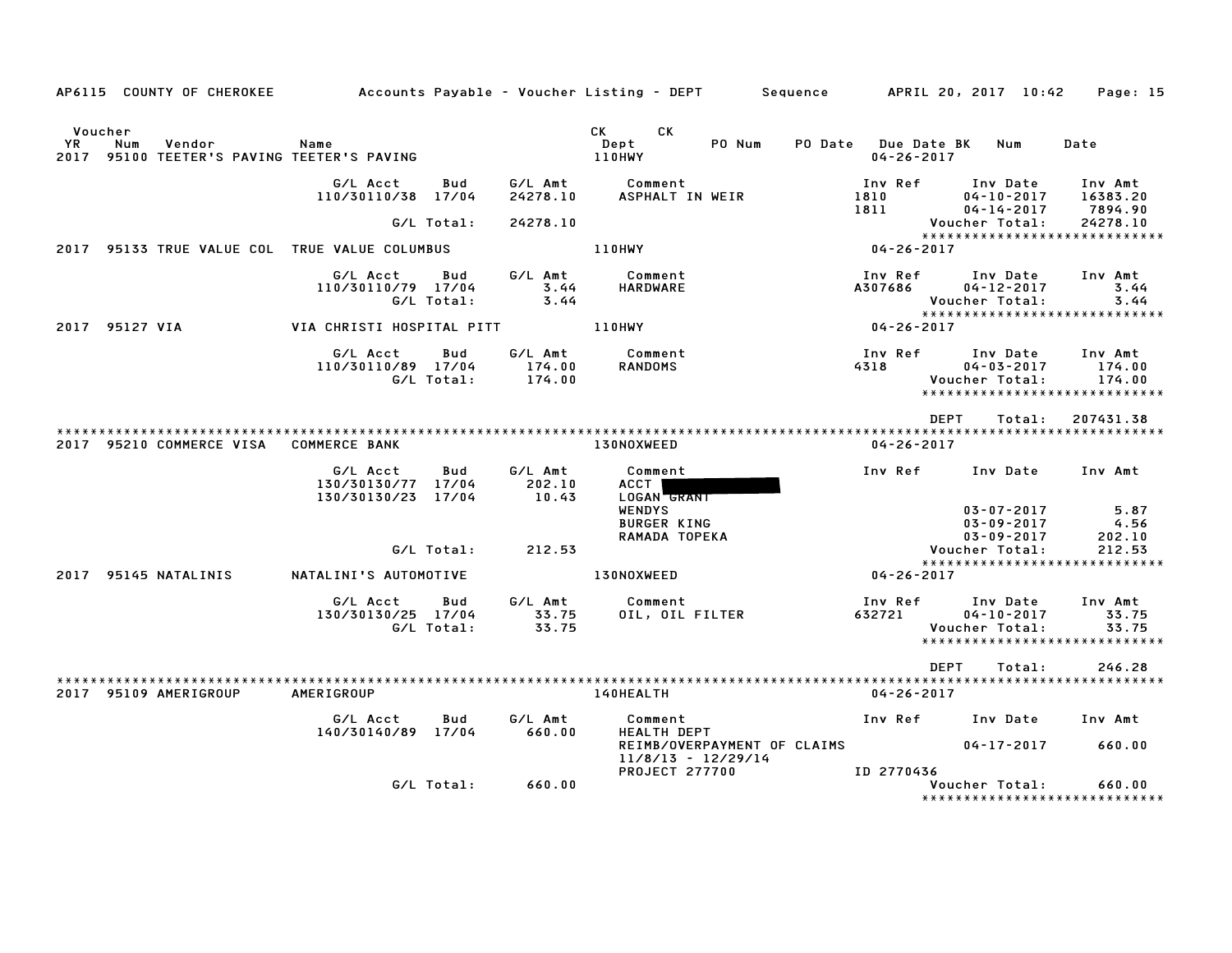|    |                                  | AP6115 COUNTY OF CHEROKEE |                                                                         |            |                             | Accounts Payable – Voucher Listing – DEPT       Sequence      APRIL 20, 2017 10:42 |                                             |                                                                        | Page: 16                    |
|----|----------------------------------|---------------------------|-------------------------------------------------------------------------|------------|-----------------------------|------------------------------------------------------------------------------------|---------------------------------------------|------------------------------------------------------------------------|-----------------------------|
| YR | Voucher<br>Num<br>2017 95111 CDL | Vendor                    | Name<br>CDL ELECTRIC                                                    |            |                             | PO Num<br>Dept<br><b>140HEALTH</b>                                                 | PO Date Due Date BK Num<br>$04 - 26 - 2017$ | CK.                                                                    | CK<br>Date                  |
|    |                                  |                           | G/L Acct                                                                | Bud        | G/L Amt                     | Comment<br>HEALTH DEPT                                                             |                                             | Inv Ref Inv Date Inv Amt                                               |                             |
|    |                                  |                           | 140/30140/76 17/04                                                      |            | 1641.27                     | REPLACE MOTION LIGHTS<br>BALLASTS, EMER LIGHTS,<br><b>EXIT LIGHTS</b>              | <b>W62538</b>                               | $04 - 06 - 2017$                                                       | 1641.27                     |
|    |                                  |                           |                                                                         | G/L Total: | 1641.27                     |                                                                                    |                                             | Voucher Total:<br>******************************                       | 1641.27                     |
|    |                                  |                           | 2017 95114 CRAW KAN TELEPH CRAW-KAN TELEPHONE COOPERATIVE INC 140HEALTH |            |                             |                                                                                    | $04 - 26 - 2017$                            |                                                                        |                             |
|    |                                  |                           | G/L Acct<br>140/30140/76 17/04                                          | Bud        | G/L Amt<br>21.25            | Comment<br>HEALTH DEPT                                                             |                                             | Inv Ref      Inv Date     Inv Amt                                      |                             |
|    |                                  |                           |                                                                         |            | $G/L$ Total: 21.25          | ALARM SYSTEM                                                                       | 129793                                      | $04 - 01 - 2017$<br>Voucher Total:<br>******************************   | 21.25<br>21.25              |
|    |                                  |                           | 2017 95115 CRAWFORD HEALTH CRAWFORD COUNTY HEALTH DEPT 40HEALTH         |            |                             |                                                                                    | $04 - 26 - 2017$                            |                                                                        |                             |
|    |                                  |                           | G/L Acct   Bud                                                          |            | G/L Amt                     | Comment                                                                            |                                             | Inv Ref Inv Date Inv Amt                                               |                             |
|    |                                  |                           | 140/30140/82 17/04                                                      |            | 665.39                      | WIC PROGRAM<br>CONTRACTED SERVICES<br><b>LINDA TIMME</b>                           |                                             | $04 - 13 - 2017$                                                       | 665.39                      |
|    |                                  |                           |                                                                         |            | $G/L$ Total: 665.39         |                                                                                    |                                             | Voucher Total: 665.39<br>*****************************                 |                             |
|    |                                  |                           | 2017 95201 ELLIOTT, B BETHA K ELLIOTT                                   |            |                             | 140HEALTH                                                                          | 04-26-2017                                  |                                                                        |                             |
|    |                                  |                           | G/L Acct Bud<br>140/30140/73 17/04                                      | G/L Total: | G/L Amt<br>184.04<br>184.04 | Comment<br>MILEAGE 3/20/17 - 4/14/17                                               |                                             | Inv Ref Inv Date<br>04-17-2017<br>  Voucher Total                      | Inv Amt<br>184.04<br>184.04 |
|    |                                  |                           |                                                                         |            |                             | 2017 95202 FIRST CHRISTIAN FIRST CHRISTIAN CHURCH PARSONS 140HEALTH                | 04-26-2017                                  | ******************************                                         |                             |
|    |                                  |                           | G/L Acct<br>140/30140/87 17/04                                          | Bud        | G/L Amt<br>195.00           | Comment<br>WIC PROGRAM                                                             |                                             | Inv Ref Inv Date Inv Amt                                               |                             |
|    |                                  |                           |                                                                         |            |                             | <b>BUILDING RENTAL</b><br>4/11, 12 & 26                                            |                                             | $04 - 17 - 2017$                                                       | 195.00                      |
|    |                                  |                           |                                                                         | G/L Total: | 195.00                      |                                                                                    |                                             | Voucher Total:<br>*****************************                        | 195.00                      |
|    |                                  |                           | 2017 95205 GALENA ASSEMBLY GALENA ASSEMBLY OF GOD                       |            |                             | <b>140HEALTH</b>                                                                   | 04-26-2017                                  |                                                                        |                             |
|    |                                  |                           | G/L Acct<br>140/30140/87 17/04                                          | Bud        | G/L Amt<br>200.00           | Comment<br>WIC PROGRAM                                                             |                                             | Inv Ref Inv Date Inv Amt                                               |                             |
|    |                                  |                           |                                                                         |            |                             | <b>BUILDING RENTAL</b><br>$4/19$ & $4/25$                                          |                                             | 04-17-2017                                                             | 200.00                      |
|    |                                  |                           |                                                                         | G/L Total: | 200.00                      |                                                                                    |                                             | Voucher Total:<br>******************************                       | 200.00                      |
|    |                                  | 2017 95203 MANZER, J      | DR JONATHAN MANZER                                                      |            |                             | 140HEALTH                                                                          | 04-26-2017                                  |                                                                        |                             |
|    |                                  |                           | G/L Acct<br>140/30140/82 17/04                                          | Bud        | G/L Amt<br>100.00           | Comment<br>HEALTH DEPT                                                             |                                             | Inv Ref Inv Date                                                       | Inv Amt                     |
|    |                                  |                           |                                                                         | G/L Total: | 100.00                      | CONTRACTED SERVICES                                                                |                                             | $04 - 17 - 2017$<br>Voucher Total:<br>******************************** | 100.00<br>100.00            |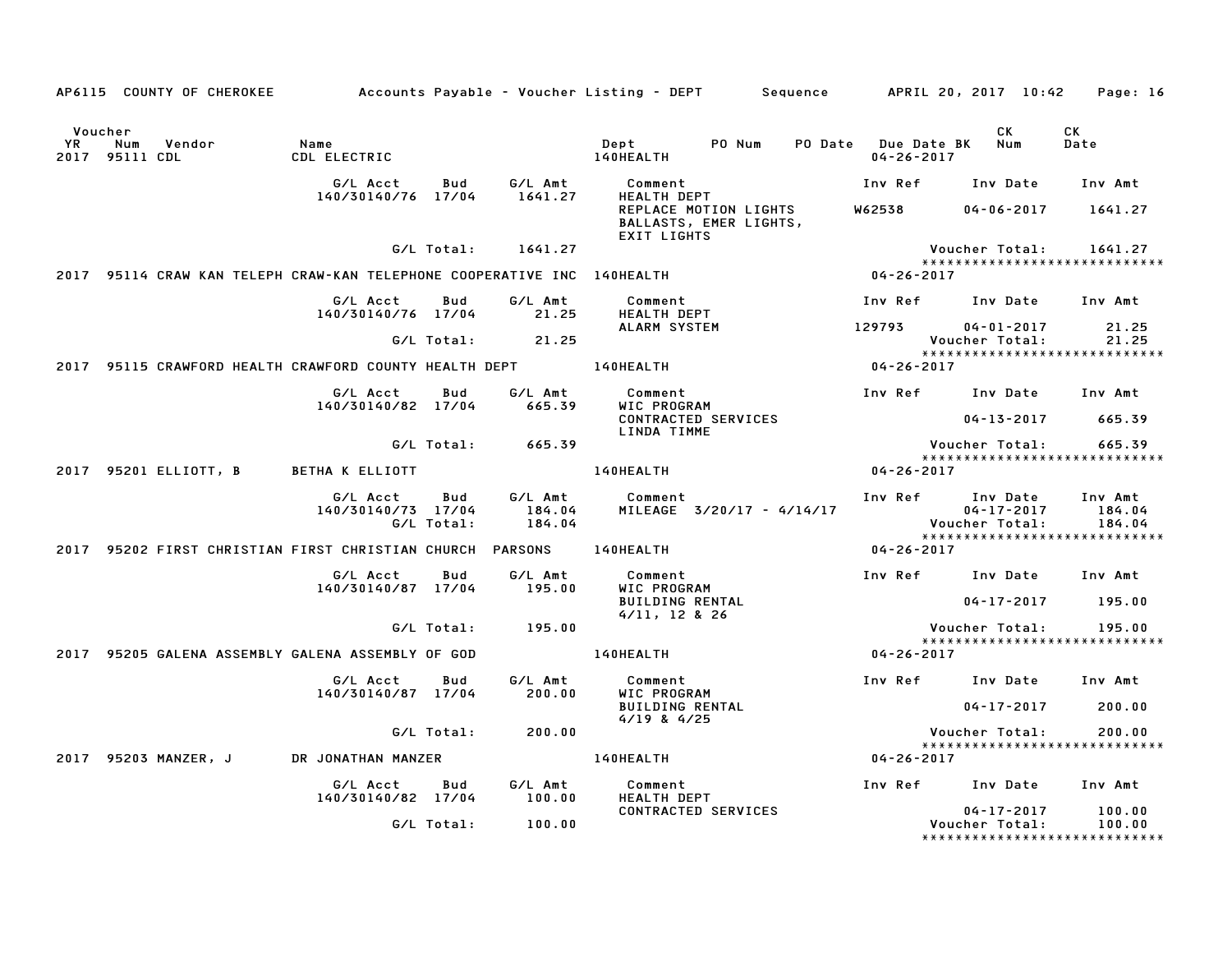|    | AP6115 COUNTY OF CHEROKEE                       | Accounts Payable – Voucher Listing – DEPT      Sequence     APRIL 20, 2017 10:42 |                     |                    |                                              |                          |                                             |                                    | Page: 17                                                      |
|----|-------------------------------------------------|----------------------------------------------------------------------------------|---------------------|--------------------|----------------------------------------------|--------------------------|---------------------------------------------|------------------------------------|---------------------------------------------------------------|
| YR | Voucher<br>Vendor<br>Num<br>2017 95116 MCCARTYS | Name<br>MCCARTY'S                                                                |                     |                    | Dept<br>140HEALTH                            | PO Num                   | PO Date Due Date BK Num<br>$04 - 26 - 2017$ | CK                                 | CK<br>Date                                                    |
|    |                                                 | G/L Acct<br>140/30140/21 17/04                                                   | Bud                 | G⁄L Amt<br>28.18   | Comment<br>WIC PROGRAM                       |                          | Inv Ref Inv Date                            |                                    | Inv Amt                                                       |
|    |                                                 |                                                                                  |                     | G/L Total: 28.18   | AIR DUSTERS                                  |                          | 01074600                                    | $04 - 03 - 2017$<br>Voucher Total: | 28.18<br>28.18                                                |
|    | 2017 95117 MERCK & CO                           | MERCK SHARP & DOHME CORP                                                         |                     |                    | <b>140HEALTH</b>                             |                          | $04 - 26 - 2017$                            |                                    |                                                               |
|    |                                                 | G/L Acct<br>140/30140/43 17/04                                                   | Bud                 | G/L Amt<br>2361.39 | Comment<br><b>HEALTH DEPT</b>                |                          | Inv Ref Inv Date Inv Amt                    |                                    |                                                               |
|    |                                                 |                                                                                  |                     | G/L Total: 2361.39 | PNUEMOVAX, RECOMBIVAX HB                     |                          | 7010052773 04-04-2017                       | Voucher Total:                     | 2361.39<br>2361.39                                            |
|    | 2017 95204 OSWEGO CHURCH                        | OSWEGO CHRISTIAN CHURCH                                                          |                     |                    | <b>140HEALTH</b>                             |                          | 04-26-2017                                  |                                    | *****************************                                 |
|    |                                                 | G/L Acct<br>140/30140/87 17/04                                                   | Bud                 | G/L Amt<br>200.00  | Comment<br>WIC PROGRAM                       |                          | Inv Ref Inv Date                            |                                    | Inv Amt                                                       |
|    |                                                 |                                                                                  |                     |                    | BUILDING RENTAL<br>APRIL 13 & 18, 2017       |                          |                                             | $04 - 17 - 2017$ 200.00            |                                                               |
|    |                                                 |                                                                                  |                     | G/L Total: 200.00  |                                              |                          |                                             | Voucher Total:                     | 200.00<br>******************************                      |
|    |                                                 |                                                                                  |                     |                    | 140HEALTH                                    |                          | $04 - 26 - 2017$                            |                                    |                                                               |
|    |                                                 | G/L Acct<br>140/30140/83 17/04                                                   | Bud                 | G/L Amt<br>275.85  | Comment<br>HEALTH DEPT                       |                          | Inv Ref Inv Date Inv Amt                    |                                    |                                                               |
|    |                                                 |                                                                                  | 17/04<br>G/L Total: | 275.85             | QUARTERLY LEASE                              |                          | 3303297415  03-31-2017                      | Voucher Total:                     | 275.85<br>275.85<br>*****************************             |
|    | 2017 95119 QUALITY PEST                         | QUALITY PEST CONTROL INC 140HEALTH                                               |                     |                    |                                              |                          | $04 - 26 - 2017$                            |                                    |                                                               |
|    |                                                 | G/L Acct<br>140/30140/76 17/04                                                   | Bud                 | G/L Amt<br>50.00   | Comment<br><b>HEALTH DEPT</b>                |                          | Inv Ref Inv Date Inv Amt                    |                                    |                                                               |
|    |                                                 |                                                                                  | G/L Total:          | 50.00              | MONTHLY BUG SPRAY                            |                          | 97502                                       | $04 - 11 - 2017$<br>Voucher Total: | 50.00<br>50.00                                                |
|    | 2017 95206 VERIZON                              | VERIZON WIRELESS                                                                 |                     |                    | 140HEALTH                                    |                          | $04 - 26 - 2017$                            |                                    | *****************************                                 |
|    |                                                 | G/L Acct<br>140/30140/72 17/04                                                   | <b>Bud</b>          | G/L Amt<br>80.63   | Comment<br><b>HEALTH DEPT</b>                | Inv Ref Inv Date Inv Amt |                                             |                                    |                                                               |
|    |                                                 |                                                                                  | G/L Total:          | 80.63              | ACCT 587034926-00001                         |                          | 9783837162 04-12-2017                       | Voucher Total:                     | 80.63<br>80.63                                                |
|    | 2017 95121 WEX                                  | WEX BANK                                                                         |                     |                    | 140HEALTH                                    |                          | $04 - 26 - 2017$                            |                                    | ******************************                                |
|    |                                                 | G/L Acct<br>140/30140/25 17/04                                                   | Bud<br>G/L Total:   | 243.05<br>243.05   | G/L Amt Comment<br>Comment<br>FUEL PURCHASES |                          | Inv Ref      Inv Date<br>49224552           | 03-31-2017<br>Voucher Total:       | Inv Amt<br>243.05<br>243.05<br>****************************** |
|    |                                                 |                                                                                  |                     |                    |                                              |                          | <b>DEPT</b>                                 | Total:                             | 6906.05                                                       |
|    |                                                 |                                                                                  |                     |                    |                                              |                          |                                             |                                    |                                                               |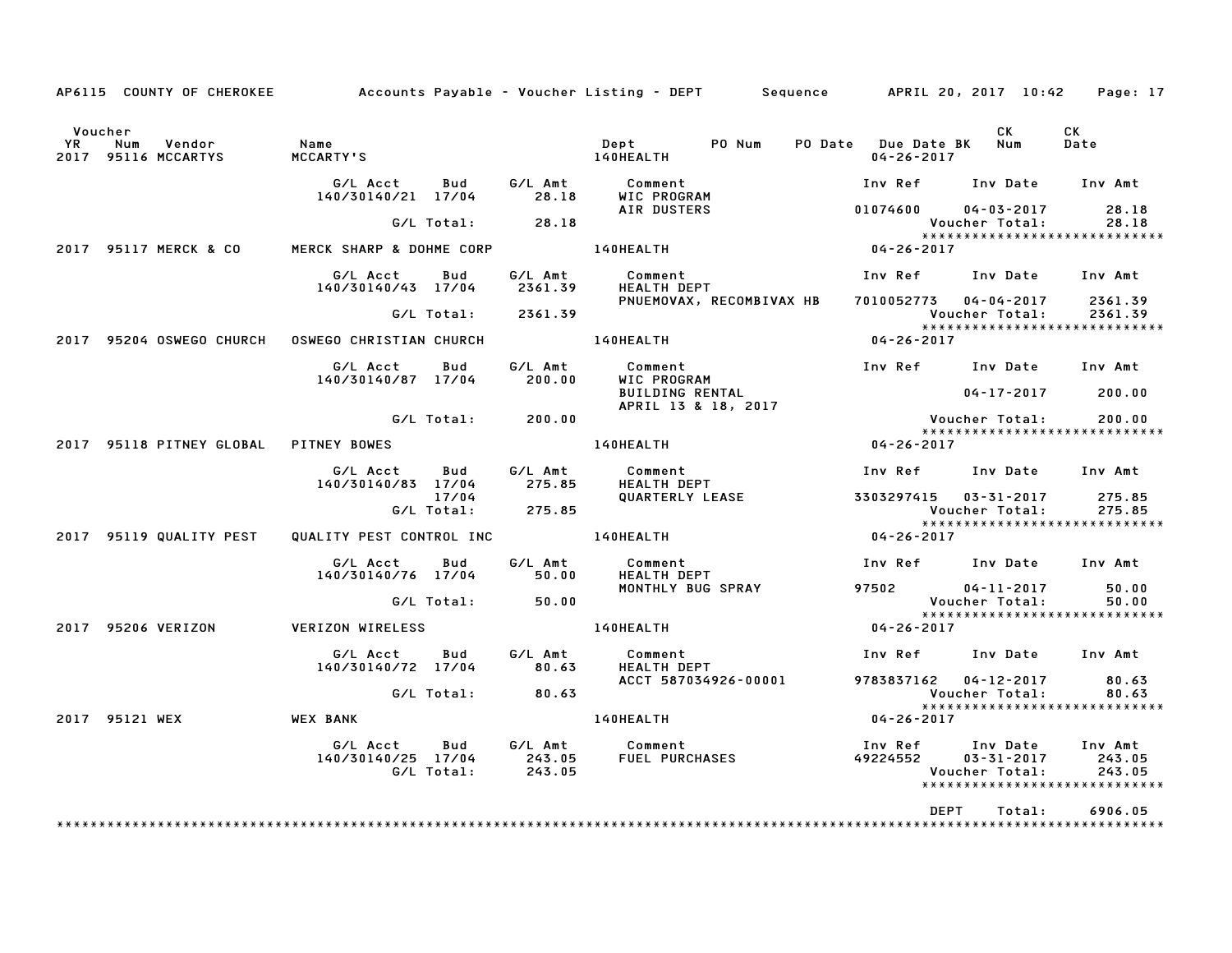| AP6115 COUNTY OF CHEROKEE                                  |                                                     |                               | Accounts Payable – Voucher Listing – DEPT         Sequence   |                                         | APRIL 20, 2017 10:42                                                       | Page: 18                                                        |
|------------------------------------------------------------|-----------------------------------------------------|-------------------------------|--------------------------------------------------------------|-----------------------------------------|----------------------------------------------------------------------------|-----------------------------------------------------------------|
| Voucher<br>YR<br>Num<br>Vendor<br>2017 95216 CHEROKEE FAIR | Name<br>CHEROKEE COUNTY FAIR BOARD                  |                               | CK<br><b>CK</b><br>PO Num<br>Dept<br>150FAIR                 | PO Date Due Date BK<br>$04 - 26 - 2017$ | Num                                                                        | Date                                                            |
|                                                            | G/L Acct<br>Bud<br>150/30150/89 17/04<br>G/L Total: | G/L Amt<br>3000.00<br>3000.00 | Comment<br>QUARTERLY DISTRIBUTION                            | Inv Ref<br>IST OTR                      | Inv Date<br>$04 - 17 - 2017$<br>Voucher Total:                             | Inv Amt<br>3000.00<br>3000.00<br>*****************************  |
| 2017 95161 COMMERCE VISA                                   | <b>COMMERCE BANK</b>                                |                               | 160ELECT                                                     | <b>DEPT</b><br>$04 - 26 - 2017$         | Total:                                                                     | 3000.00                                                         |
|                                                            | G/L Acct<br>Bud<br>160/30160/88 17/04               | G/L Amt<br>360.00             | Comment<br>ACCT<br>RODNEY EDMONDSON                          | Inv Ref                                 | Inv Date                                                                   | Inv Amt                                                         |
|                                                            | G/L Total:                                          | 360.00                        | KSCOUNTYCLERKS.NET<br>KSCOUNTYCLERKS.NET<br>KS DEPT OF ADMIN |                                         | $03 - 07 - 2017$<br>$03 - 07 - 2017$<br>$03 - 27 - 2017$<br>Voucher Total: | 150.00<br>150.00<br>60.00<br>360.00                             |
| 2017 95224 ELECT SYSTEMS                                   | ELECTION SYSTEMS & SOFTWARE                         |                               | 160ELECT                                                     | 04-26-2017                              |                                                                            | ******************************                                  |
|                                                            | G/L Acct<br>Bud<br>160/30160/79 17/04<br>G/L Total: | G/L Amt<br>6379.00<br>6379.00 | Comment<br>FIRMWARE LICENSE, MAINT                           | Inv Ref<br>1006566                      | Inv Date<br>$04 - 12 - 2017$<br>Voucher Total:                             | Inv Amt<br>6379.00<br>6379.00<br>****************************** |
|                                                            |                                                     |                               |                                                              | DEPT                                    | Total:                                                                     | 6739.00                                                         |
| 2017 95228 MISSION CONS.                                   | MISSION CONSTRUCTION CO. INC.                       |                               | <b>190BRIDGE</b>                                             | $04 - 26 - 2017$                        |                                                                            |                                                                 |
|                                                            | G/L Acct<br>Bud<br>190/30190/89 17/04               | G/L Amt<br>156794.63          | Comment<br><b>BRIDGE REPLACEMENT</b><br>$20 - F - 7$         | Inv Ref<br>$1 - 1 - 1$                  | Inv Date<br>$04 - 10 - 2017$                                               | Inv Amt<br>156794.63                                            |
|                                                            | G/L Total:                                          | 156794.63                     |                                                              |                                         | Voucher Total:                                                             | 156794.63<br>******************************                     |
| 2017 95099 SEKRPC                                          | <b>SEKRPC</b>                                       |                               | 190BRIDGE                                                    | 04-26-2017                              |                                                                            |                                                                 |
|                                                            | G/L Acct<br>Bud<br>190/30190/89 17/04<br>G/L Total: | G/L Amt<br>3000.00<br>3000.00 | Comment<br>CDBG GRANT ADMIN SERVICE                          | Inv Ref<br>1                            | Inv Date<br>$04 - 11 - 2017$<br>Voucher Total:                             | Inv Amt<br>3000.00<br>3000.00<br>*****************************  |
|                                                            |                                                     |                               |                                                              | <b>DEPT</b>                             | Total:                                                                     | 159794.63                                                       |
| 2017 95141 AT&T 5001                                       | AT&T                                                |                               | 224911                                                       | $04 - 26 - 2017$                        |                                                                            |                                                                 |
|                                                            | G/L Acct<br>Bud<br>224/31224/01                     | G/L Amt<br>900.46             | Comment<br>ACCT 31614023719116<br>31614099420987             | Inv Ref                                 | Inv Date<br>$04 - 01 - 2017$<br>$04 - 01 - 2017$                           | Inv Amt<br>254.81<br>645.65                                     |
|                                                            | G/L Total:                                          | 900.46                        |                                                              |                                         | Voucher Total:<br>*****************                                        | 900.46<br>***********                                           |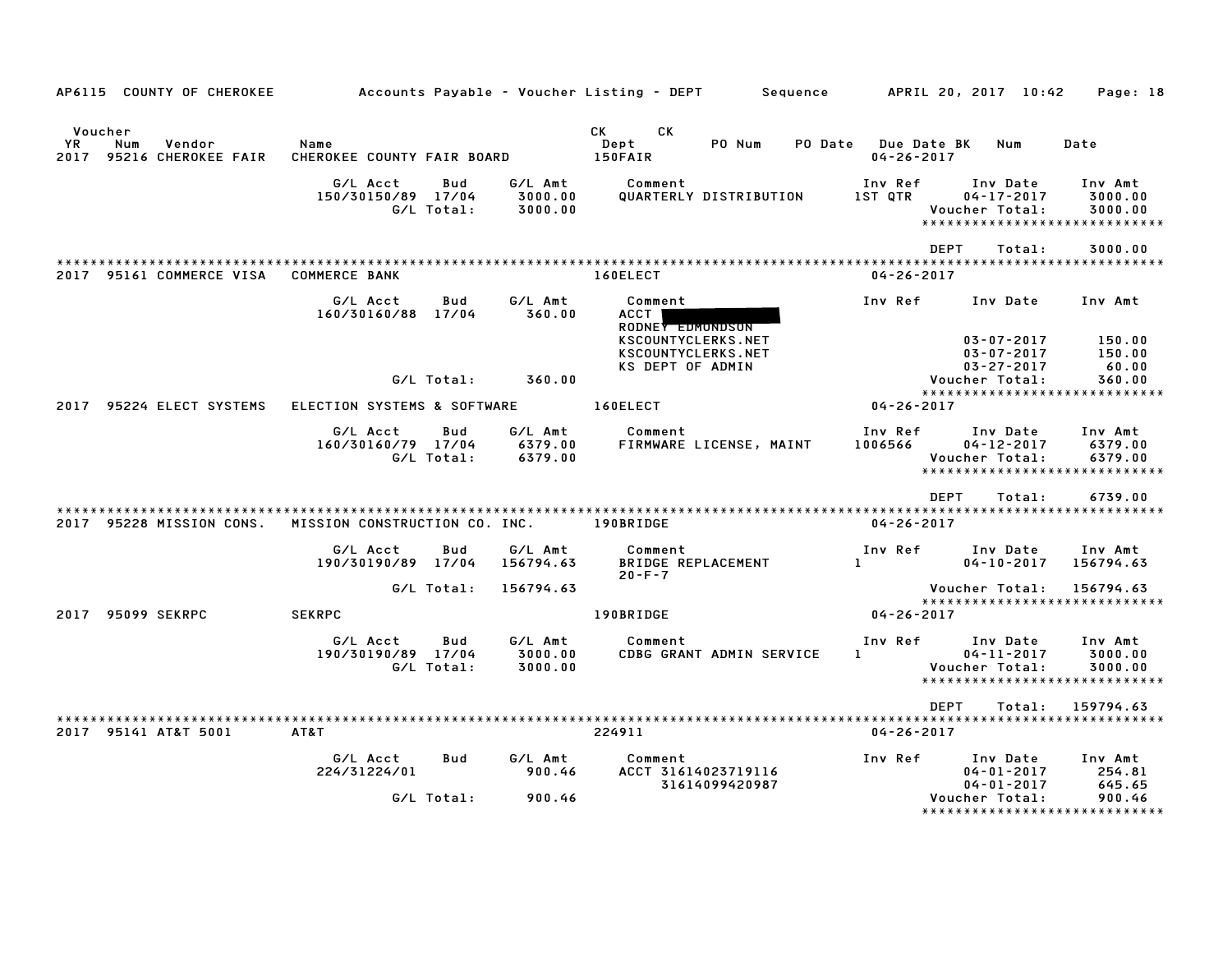| AP6115 COUNTY OF CHEROKEE                                            | Accounts Payable – Voucher Listing – DEPT         Sequence |                            |                               |                                                              |                                                   |                                         | APRIL 20, 2017 10:42                                                                                | Page: 19                             |
|----------------------------------------------------------------------|------------------------------------------------------------|----------------------------|-------------------------------|--------------------------------------------------------------|---------------------------------------------------|-----------------------------------------|-----------------------------------------------------------------------------------------------------|--------------------------------------|
| Voucher                                                              |                                                            |                            |                               |                                                              |                                                   |                                         | CK                                                                                                  | <b>CK</b>                            |
| <b>YR</b><br>Num<br>Vendor<br>2017 95142 CENTURYLINK4786 CENTURYLINK | Name                                                       |                            |                               | Dept<br>224911                                               | PO Num                                            | PO Date Due Date BK<br>$04 - 26 - 2017$ | Num                                                                                                 | Date                                 |
|                                                                      | G/L Acct<br>224/31224/01                                   | Bud<br>G/L Total:          | G/L Amt<br>1063.96<br>1063.96 | Comment                                                      | <b>CUSTOMER 2C257200</b>                          | Inv Ref<br>R040400944                   | Inv Date<br>$04 - 04 - 2017$<br>Voucher Total:<br>******************************                    | Inv Amt<br>1063.96<br>1063.96        |
| 2017 95162 CRAW KAN TELEPH CRAW-KAN TELEPHONE COOPERATIVE INC 224911 |                                                            |                            |                               |                                                              |                                                   | $04 - 26 - 2017$                        |                                                                                                     |                                      |
|                                                                      | G/L Acct<br>224/31224/01                                   | Bud                        | G/L Amt<br>148.00             | Comment<br>ACCESS SERVICE<br>1818SZ10901.010                 |                                                   | Inv Ref                                 | Inv Date<br>$04 - 01 - 2017$                                                                        | Inv Amt<br>148.00                    |
|                                                                      |                                                            | G/L Total:                 | 148.00                        |                                                              |                                                   |                                         | Voucher Total:<br>*****************************                                                     | 148.00                               |
| 2017 95163 NEWEGG                                                    | SYNCB/NEWEGG                                               |                            |                               | 224911                                                       |                                                   | $04 - 26 - 2017$                        |                                                                                                     |                                      |
|                                                                      | G/L Acct<br>224/31224/01                                   | Bud<br>G/L Total:          | G/L Amt<br>339.99<br>339.99   | Comment                                                      | PRT BROTHER/LASER MF                              | Inv Ref<br>1203887111                   | Inv Date<br>$02 - 28 - 2017$<br>Voucher Total:<br>******************************                    | Inv Amt<br>339.99<br>339.99          |
| 2017 95164 UR                                                        | UR SOLUTIONS                                               |                            |                               | 224911                                                       |                                                   | 04-26-2017                              |                                                                                                     |                                      |
|                                                                      | G/L Acct<br>224/31224/01                                   | Bud<br>G/L Total:          | G/L Amt<br>118.75<br>118.75   | Comment<br>OFFSITE SUPPORT                                   |                                                   | Inv Ref<br>20170305                     | Inv Date<br>$04 - 04 - 2017$<br>Voucher Total:<br>*****************************                     | Inv Amt<br>118.75<br>118.75          |
|                                                                      |                                                            |                            |                               |                                                              |                                                   |                                         | <b>DEPT</b><br>Total:                                                                               | 2571.16                              |
| 2017 95184 NATALINIS                                                 | NATALINI'S AUTOMOTIVE                                      |                            |                               | <b>230APP</b>                                                |                                                   | $04 - 26 - 2017$                        |                                                                                                     |                                      |
|                                                                      | G/L Acct<br>230/30230/25 17/04                             | Bud<br>G/L Total:          | G/L Amt<br>105.90<br>105.90   | Comment<br><b>BATTERY</b>                                    |                                                   | Inv Ref<br>632411                       | Inv Date<br>$04 - 07 - 2017$<br>Voucher Total:<br>*****************************                     | Inv Amt<br>105.90<br>105.90          |
|                                                                      |                                                            |                            |                               |                                                              |                                                   |                                         | <b>DEPT</b><br>Total:                                                                               | 105.90                               |
| 2017 95157 MERITAIN                                                  | MERITAIN HEALTH                                            |                            |                               | 260BENEFITS                                                  |                                                   | $04 - 26 - 2017$                        |                                                                                                     |                                      |
|                                                                      | G/L Acct<br>260/30260/15 17/04                             | Bud                        | G/L Amt<br>47309.91           | Comment<br>GROUP 02438<br>CHEROKEE COUNTY<br><b>MAY 2017</b> |                                                   | Inv Ref                                 | Inv Date<br>$05 - 01 - 2017$                                                                        | Inv Amt<br>47309.91                  |
|                                                                      |                                                            | G/L Total:                 | 47309.91                      |                                                              |                                                   |                                         | Voucher Total:                                                                                      | 47309.91                             |
|                                                                      |                                                            |                            |                               |                                                              |                                                   |                                         | *****************************                                                                       |                                      |
| 2017 95172 KS GAS                                                    | KANSAS GAS SERVICE                                         |                            |                               | 300ELDERLY                                                   |                                                   | $04 - 26 - 2017$                        | DEPT Total: 47309.91                                                                                |                                      |
|                                                                      | G/L Acct<br>300/30300/72 17/04                             | Bud<br>17/04<br>G/L Total: | G/L Amt<br>216.65<br>216.65   | Comment                                                      | ACCT 510724504 2014982 18<br>510020083 1175382 00 | Inv Ref                                 | Inv Date<br>$04 - 10 - 2017$<br>$04 - 12 - 2017$<br>Voucher Total:<br>***************************** | Inv Amt<br>65.71<br>150.94<br>216.65 |
|                                                                      |                                                            |                            |                               |                                                              |                                                   |                                         | <b>DEPT</b><br>Total:                                                                               | 216.65                               |
|                                                                      |                                                            |                            |                               |                                                              |                                                   |                                         |                                                                                                     |                                      |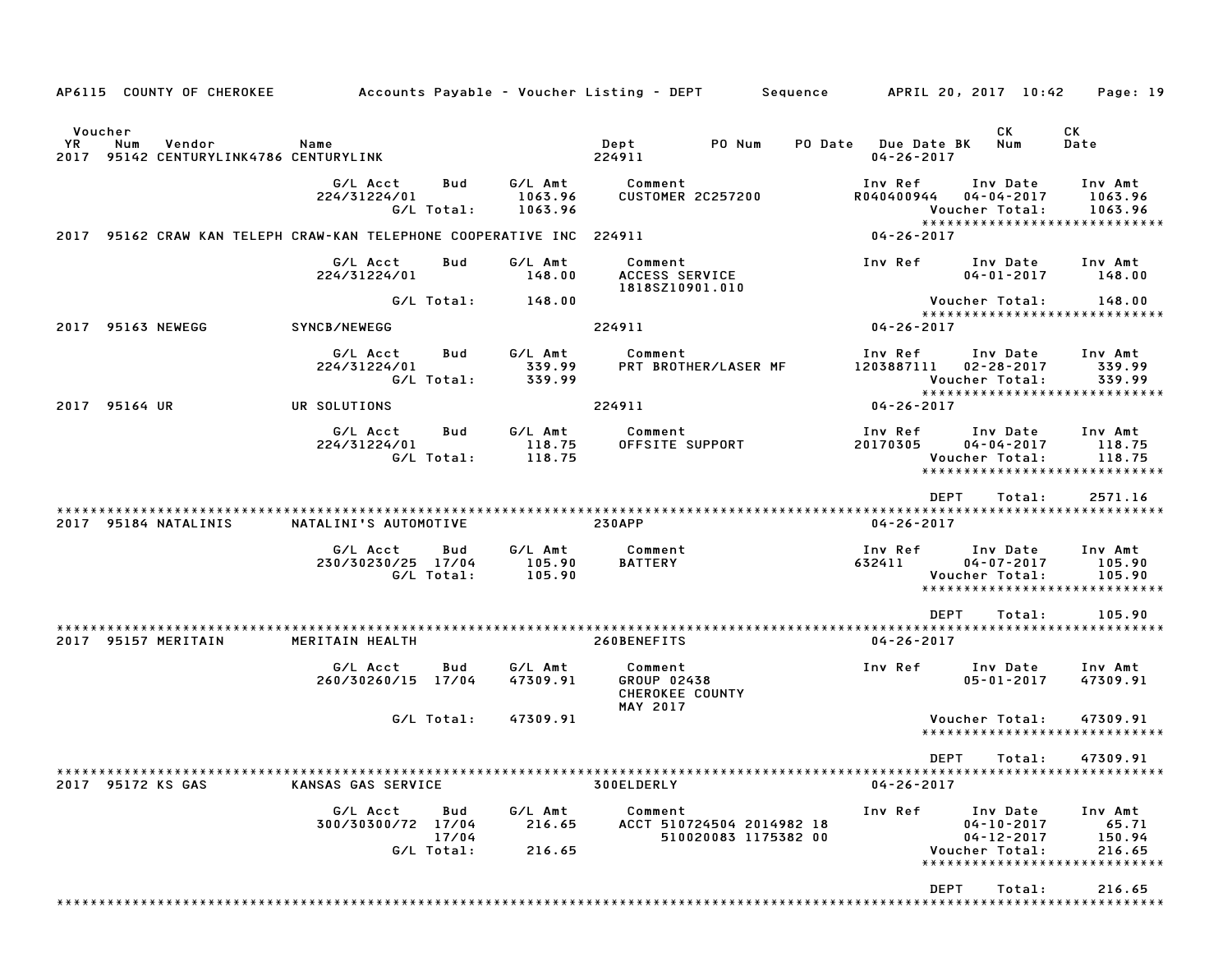| AP6115 COUNTY OF CHEROKEE                                  |                                                |                                              | Accounts Payable – Voucher Listing – DEPT<br>Sequence                    | APRIL 20, 2017 10:42                                                                                | Page: 20                                                        |
|------------------------------------------------------------|------------------------------------------------|----------------------------------------------|--------------------------------------------------------------------------|-----------------------------------------------------------------------------------------------------|-----------------------------------------------------------------|
| Voucher<br><b>YR</b><br>Num<br>Vendor<br>2017 95153 NEWEGG | Name<br>SYNCB/NEWEGG                           |                                              | CK<br>СK<br>Dept<br>PO Num<br>304SPIDER                                  | PO Date Due Date BK<br>Num<br>$04 - 26 - 2017$                                                      | Date                                                            |
|                                                            | G/L Acct<br>304/31304/01<br>G/L Total:         | G/L Amt<br>Bud<br>900.07<br>900.07           | Comment<br>REPLACEMENT COMPUTERS                                         | Inv Ref<br>Inv Date<br>1203970441<br>$02 - 28 - 2017$<br>Voucher Total:                             | Inv Amt<br>900.07<br>900.07<br>*****************************    |
| 2017 95120 SEK RECYCLING                                   | SOUTHEAST KANSAS RECYCLING, INC                |                                              | 310LAND                                                                  | <b>DEPT</b><br>Total:<br>$04 - 26 - 2017$                                                           | 900.07                                                          |
|                                                            | G/L Acct<br>310/30310/89 17/04<br>G/L Total:   | G/L Amt<br>Bud<br>1000.00<br>1000.00         | Comment<br>MARCH COLLECTING FEE                                          | Inv Ref<br>Inv Date<br>37338<br>$04 - 05 - 2017$<br>Voucher Total:                                  | Inv Amt<br>1000.00<br>1000.00<br>****************************** |
| 2017 95126 CASEYS                                          | CASEY'S GENERAL STORES INC                     |                                              | 330SEWER                                                                 | <b>DEPT</b><br>Total:<br>$04 - 26 - 2017$                                                           | 1000.00                                                         |
|                                                            | G/L Acct<br>330/30330/30 17/04<br>G/L Total:   | Bud<br>G/L Amt<br>144.19<br>144.19           | Comment<br><b>FUEL</b>                                                   | Inv Ref<br>Inv Date<br>20802<br>$03 - 31 - 2017$<br>Voucher Total:<br>***************************** | Inv Amt<br>144.19<br>144.19                                     |
| 2017 95090 WARSTLER EX                                     | WARSTLER EXCAVATING                            |                                              | <b>330SEWER</b>                                                          | $04 - 26 - 2017$                                                                                    |                                                                 |
|                                                            | G/L Acct<br>330/30330/79 17/04<br>330/30330/79 | G/L Amt<br>Bud<br>1612.84<br>16/12<br>285.00 | Comment<br><b>FUSES</b><br>REPAIR ELECTRICAL PROBLEM<br>W/HEATER CIRCUIT | Inv Ref<br>Inv Date<br>2811<br>$02 - 05 - 2017$<br>2754<br>12-11-2016                               | Inv Amt<br>1612.84<br>285.00                                    |
|                                                            | G/L Total:                                     | 1897.84                                      |                                                                          | Voucher Total:                                                                                      | 1897.84<br>*****************************                        |
|                                                            |                                                |                                              |                                                                          | <b>DEPT</b><br>Total:                                                                               | 2042.03                                                         |
| 2017 95154 INFORM TECH                                     | INFORMATION TECHNOLOGIES, INC                  |                                              | 460VIN                                                                   | $04 - 26 - 2017$                                                                                    |                                                                 |
|                                                            | G/L Acct<br>460/30460/89                       | G/L Amt<br>Bud<br>360.00                     | Comment<br>INTERFACE NCIC, TURNKEY,<br>APPRISS VINE                      | Inv Ref<br>Inv Date<br>R20176426<br>$04 - 03 - 2017$                                                | Inv Amt<br>360.00                                               |
|                                                            | G/L Total:                                     | 360.00                                       |                                                                          | Voucher Total:<br>*****************************                                                     | 360.00                                                          |
|                                                            |                                                |                                              |                                                                          | <b>DEPT</b><br>Total:                                                                               | 360.00                                                          |
| 2017 95182 COMMERCE VISA                                   | <b>COMMERCE BANK</b>                           |                                              | 490SPECLAW                                                               | $04 - 26 - 2017$                                                                                    |                                                                 |
|                                                            | G/L Acct<br>490/30490/73                       | Bud<br>G/L Amt<br>128.98                     | Comment<br><b>ACCT</b><br><b>TERRY CLUGSTON</b>                          | Inv Ref<br>Inv Date                                                                                 | Inv Amt                                                         |
|                                                            | G/L Total:                                     | 128.98                                       | <b>PAYPAL</b><br>PPHUMBLEBUNDL                                           | $03 - 21 - 2017$<br>$03 - 28 - 2017$<br>Voucher Total:                                              | 108.99<br>19.99<br>128.98<br>*****************************      |